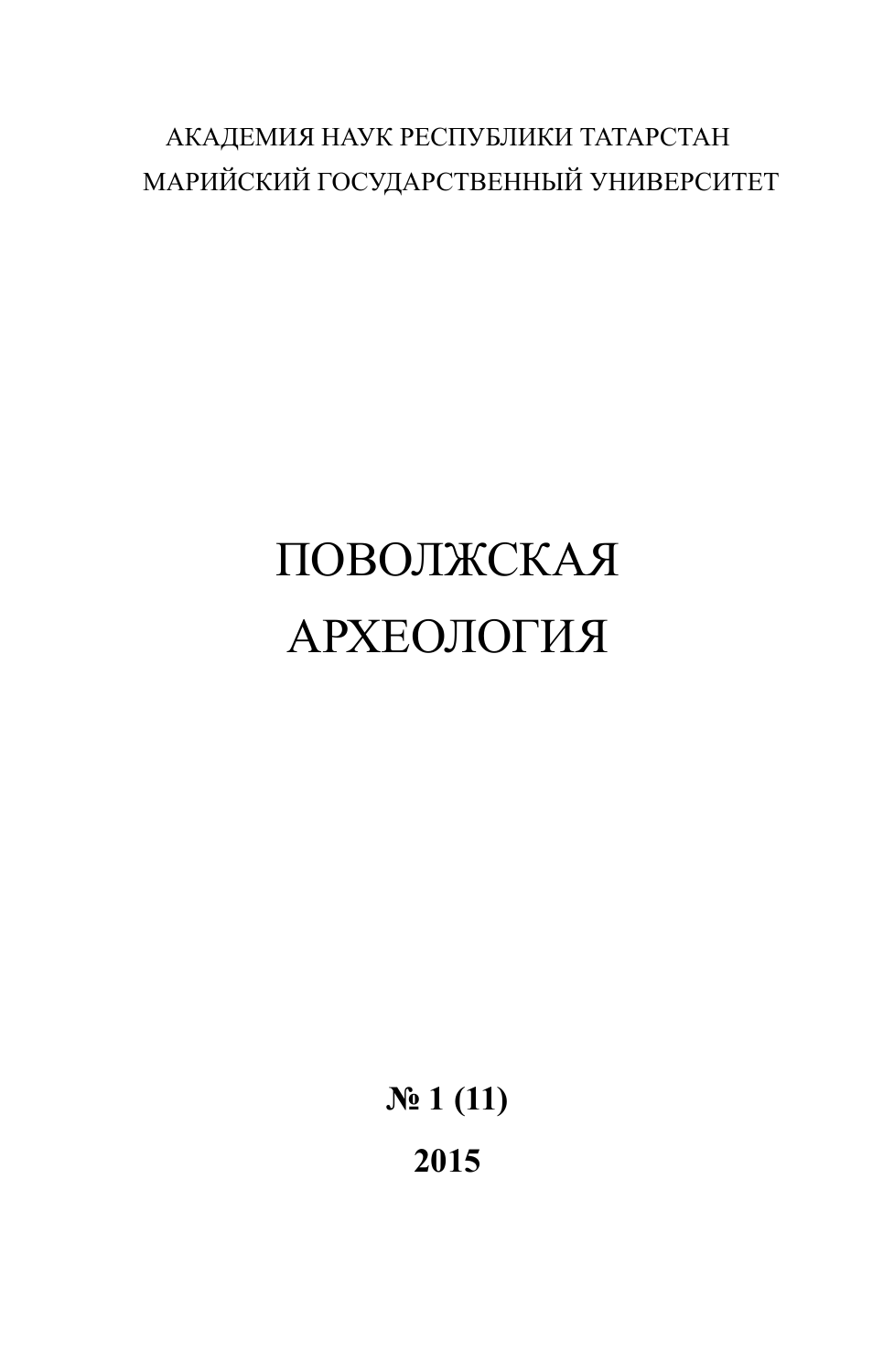e-ISSN 2500-2856

**№ 1 (11) 2015**

# **ПОВОЛЖСКАЯ АРХЕОЛОГИЯ**

# **Главный редактор**

Член-корреспондент АН РТ Ф.Ш. Хузин

# **Заместители главного редактора:**

доктор исторических наук **А.Г. Ситдиков** доктор исторических наук **Ю.А. Зеленеев** Ответственный секретарь — кандидат ветеринарных наук **Г.Ш. Асылгараева**

### **Редакционный совет:**

**Р.С. Хакимов** — вице-президент АН РТ (Казань, Россия) (председатель)

**Х.А. Амирханов** — член-корреспондент РАН, доктор исторических наук, профессор (Махачкала, Россия)

**И. Бальдауф** — доктор наук, профессор (Берлин, Германия)

**П. Георгиев** — доктор наук, доцент (Шумен, Болгария)

**Е.П. Казаков** — доктор исторических наук (Казань, Россия)

**Н.Н. Крадин** — член-корреспондент РАН, доктор исторических наук, профессор (Владивосток, Россия)

**А. Тюрк** — PhD (Будапешт, Венгрия)

**И. Фодор** — доктор исторических наук, профессор (Будапешт, Венгрия)

**В.Л. Янин** — академик РАН, доктор исторических наук профессор (Москва, Россия)

# **Редакционная коллегия:**

**А.А. Выборнов** – доктор исторических наук, профессор (Самара, Россия)

**М.Ш. Галимова** – кандидат исторических наук (Казань, Россия)

**Р.Д. Голдина** – доктор исторических наук, профессор (Ижевск, Россия)

**И.Л. Измайлов** – кандидат исторических наук (Казань, Россия)

**С.В. Кузьминых** – кандидат исторических наук (Москва, Россия)

**А.Е. Леонтьев** – доктор исторических наук (Москва, Россия)

**Т.Б. Никитина** – доктор исторических наук (Йошкар-Ола, Россия)

# **Ответственный за выпуск:**

**Б.Л. Хамидуллин** – кандидат исторических наук (Казань, Россия)

#### **Адрес редакции:** 420012 г. Казань, ул. Бутлерова, 30 Телефон: (843) 236-55-42 **E-mail: arch.pov@mail.ru http://archaeologie.pro**

# Индекс 31965, каталог «ПОЧТА РОССИИ» Выходит 4 раза в год

© Академия наук Республики Татарстан», 2015 © ФГБОУ ВО «Марийский государственный университет», 2015

© Журнал «Поволжская археология», 2015

Издательство «Фән» **Геренов (Геренов Казань**, Татарстан

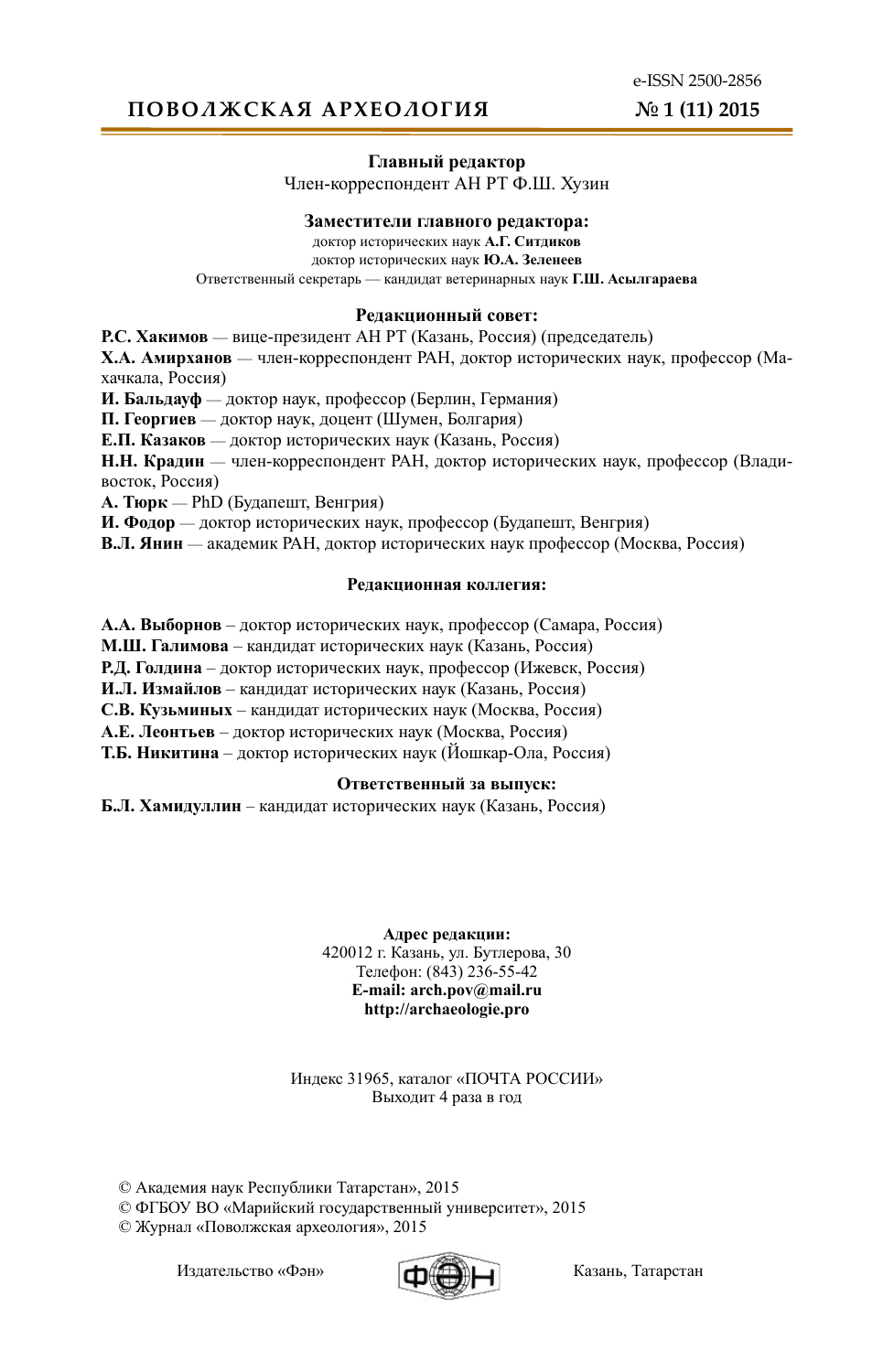**№ 1 (11) 2015**

# **Editor-in-Chief:**

Corresponding Member of the Tatarstan Academy of Sciences **F. Sh. Khuzin**

# **Deputy Chief Editors:**

Doctor of Historical Sciences **A. G. Sitdikov** Doctor of Historical Sciences **Yu. A. Zeleneev** Executive Secretary — Candidate of Veterinary Sciences **G. Sh. Asylgaraeva**

#### **Executive Editors:**

**R. S. Khakimov** — Vice-Chairman of the Tatarstan Academy of Sciences (Institute of History named after Shigabuddin Mardzhani, Tatarstan Academy of Sciences, Kazan, Russian Federation) (chairman) **Kh. A. Amirkhanov** — Doctor of Historical Sciences, Professor, Corresponding Member of the Russian Academy of Sciences (Dagestan Regional Center of the Russian Academy of Sciences, Makhachkala, Russian Federation) **I. Baldauf** — Doctor Habilitat, Professor (Humboldt-Universität zu Berlin, Berlin, Germany) **P. Georgiev** — Doctor of Historical Sciences (National Archeological Institute with Museum, Bulgarian Academy

of Sciences, Shumen Branch, Shumen, Bulgaria)

**E. P. Kazakov** — Doctor of Historical Sciences (Institute of Archaeology named after A. Kh. Khalikov, Kazan, Russian Federation)

**N. N. Kradin** — Doctor of Historical Sciences, Corresponding Member of the Russian Academy of Sciences (Institute of History, Archaeology and Ethnology, Far East Branch of the Russian Academy of Sciences, Vladivostok, Russian Federation)

**А. Türk** — PhD (Institute of History, Research Centre for the Humanities, Hungarian Academy of Sciences, Budapest, Hungary)

**I. Fodor** — Doctor (Hungarian National Museum, Budapest, Hungary)

**V. L. Yanin** — Doctor of Historical Sciences, Professor, Academician of the Russian Academy of Sciences (Moscow, Russian Federation)

#### **Editorial Board:**

**A. A. Vybornov** — Doctor of Historical Sciences, Professor (Samara State Academy of Social Sciences and Humanities, Samara, Russian Federation)

**M. Sh. Galimova** — Candidate of Historical Sciences (Institute of Archaeology named after A. Kh. Khalikov, Kazan, Russian Federation)

**R. D. Goldina** — Doctor of Historical Sciences, Professor (Udmurt State University, Izhevsk, Russian Federation) **I. L. Izmaylov** — Candidate of Historical Sciences (Institute of Archaeology named after A. Kh. Khalikov, Kazan, Russian Federation)

**S. V. Kuz'minykh** — Candidate of Historical Sciences (Institute of Archaeology of the Russian Academy of Sciences, Moscow, Russian Federation)

**А. Е. Leont'ev** — Doctor of Historical Sciences (Institute of Archaeology of the Russian Academy of Sciences, Moscow, Russian Federation)

**Т. B. Nikitina** — Doctor of Historical Sciences (V. M. Vasilyev Mari Research Institute of Language, Literature and History, Yoshkar-Ola, Russian Federation)

Responsible for Issue — Candidate of Historical Sciences **B. L. Khamidullin**

# **Editorial Office Address:**

Butlerov St., 30, Kazan, 420012, Republic of Tatarstan, Russian Federation

**Telephone:** (843) 236-55-42 **E-mail: arch.pov@mail.ru http://archaeologie.pro**

© Tatarstan Academy of Sciences (TAS), 2015

© Mari State University, 2015

© "Povolzhskaya Arkheologiya" Journal, 2015

Publishing House «Fän» **Frankfill** Kazan, Tatarstan

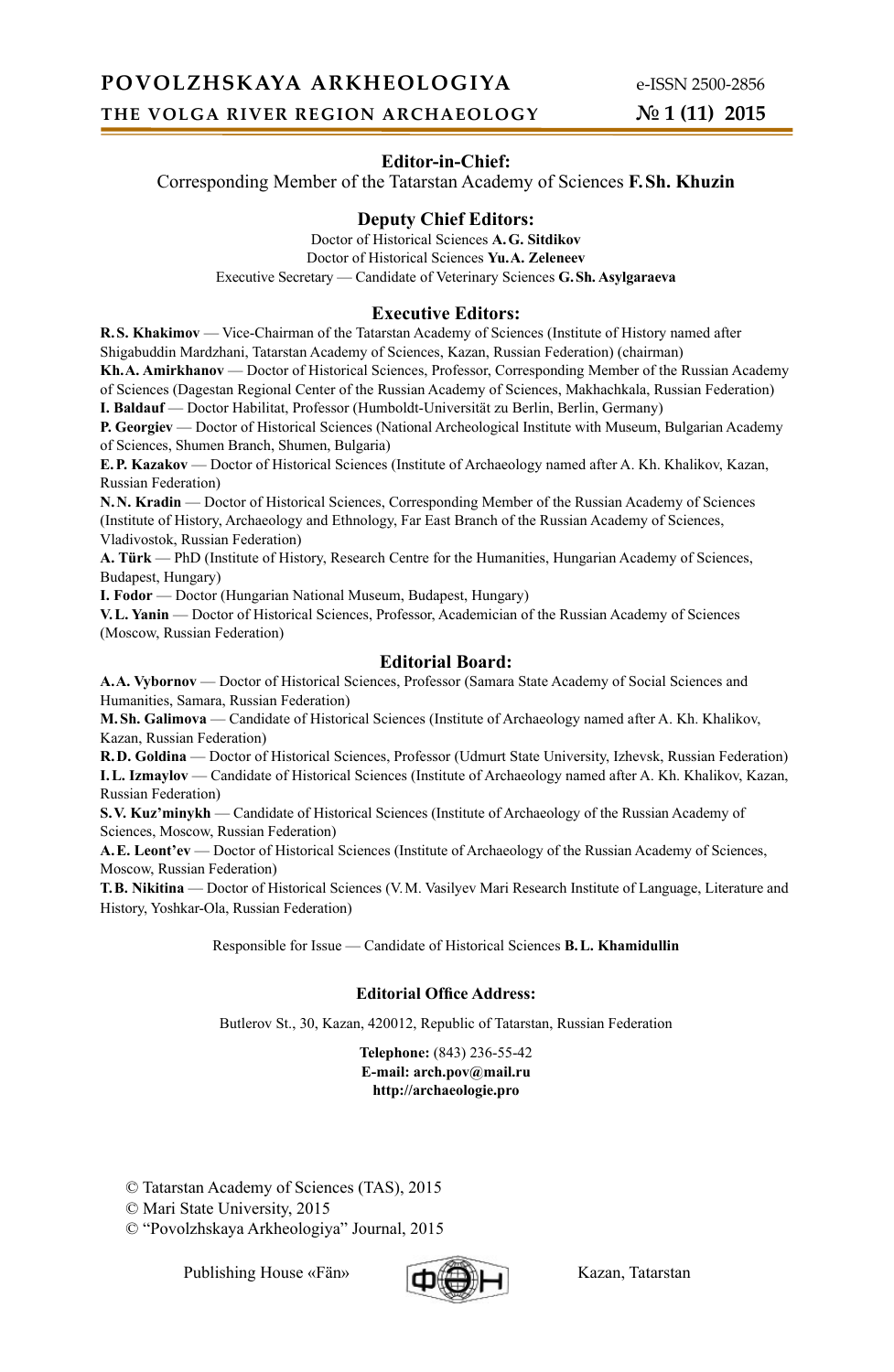# **СОДЕРЖАНИЕ**

# **Статьи**

| Флёров В.С. Цимлянский комплекс хазарского времени                                                                        |  |
|---------------------------------------------------------------------------------------------------------------------------|--|
| Токаренко С.Ф., Ребров А.Ю. Технология изготовления строительной                                                          |  |
| Расторопов А.В. Вопросы ранней этнической истории                                                                         |  |
| Христова М. Керамика из биритуальных могильников                                                                          |  |
| Пономаренко Е.В., Пономаренко Д.С., Сташенков Д.А., Кочкина А.Ф.<br>Подходы к реконструкции динамики заселения территории |  |
| Семыкин Ю.А. Сырьевые источники металлургии железа<br>древности и средневековья в Волго-Свияжском междуречье. 161         |  |
| Винничек В.А., Киреева К.М. Итоги археологических исследований                                                            |  |
| Массалитина Г.А., Болдин И.В. Летописный Козельск.                                                                        |  |
| Кузьминых С.В., Смирнов А.С. Археология в Северо-Восточном                                                                |  |
|                                                                                                                           |  |

# **Хроника**

| Ситдиков А.Г., Шакиров З.Г., Каримов И.Р. Об основных итогах     |  |
|------------------------------------------------------------------|--|
| научной деятельности Института археологии им. А.Х. Халикова      |  |
|                                                                  |  |
|                                                                  |  |
| Измайлов И.Л. Памяти Михаила Викторовича Горелика (1946–2015)271 |  |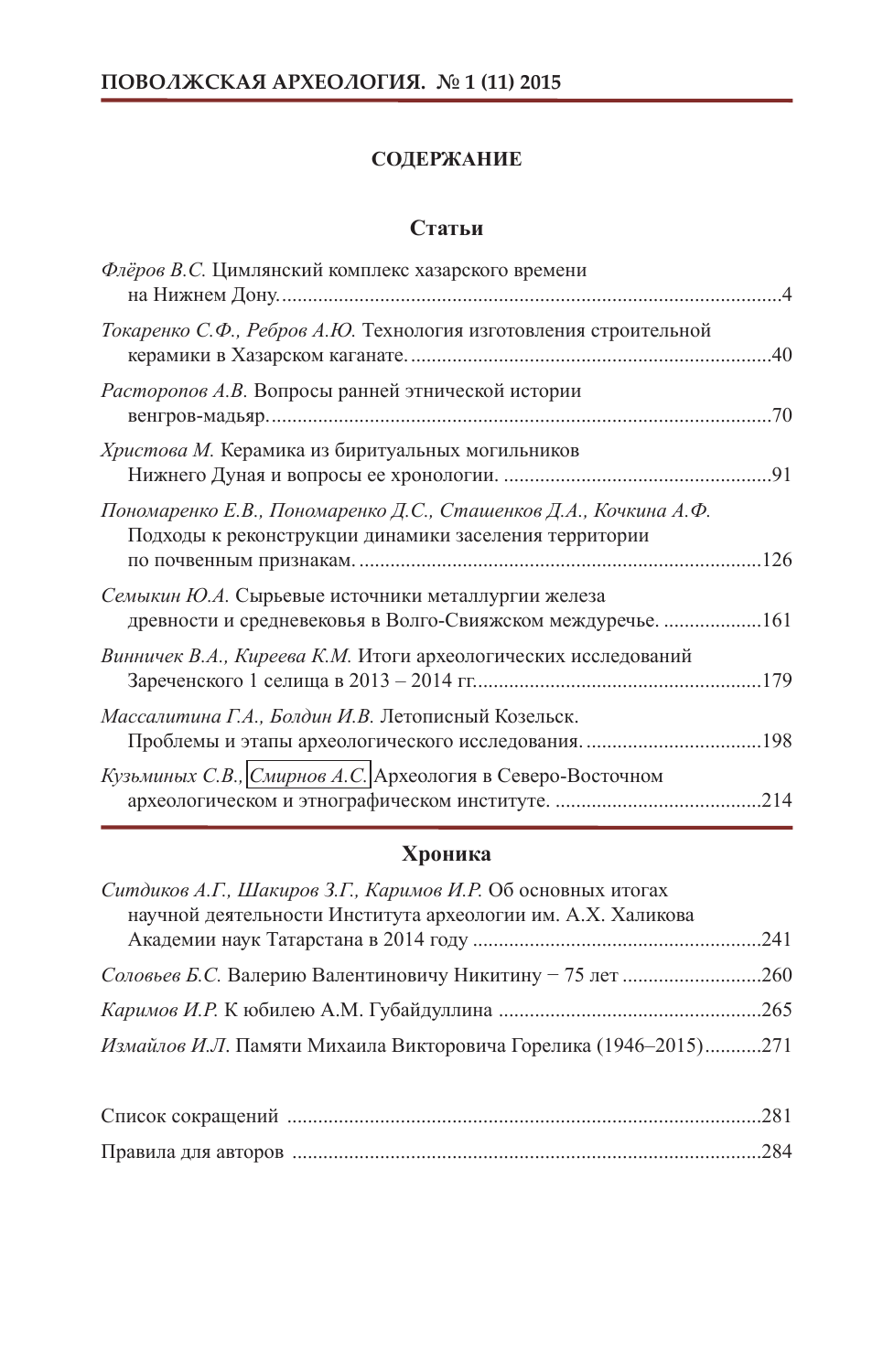# **CONTENTS**

# **ARTICLES**

| <i>Flyorov V. S.</i> The Tsymlyansk complex of Khazar time                                                                                   |      |
|----------------------------------------------------------------------------------------------------------------------------------------------|------|
| <i>Tokarenko S.F., Rebrov A.Yu.</i> Manufacturing technology of building ceramics                                                            | .40  |
| <i>Rastoropov A.V.</i> Issues of early ethnic history of the Hungarians-Magyars70                                                            |      |
| <i>Khristova M.</i> Ceramics from bi-ritual burials grounds on the Lower Danube                                                              |      |
| Ponomarenko E.V., Ponomarenko D.S. Stashenkov D.A., Kochkina A.F.<br>Approaches to the reconstruction of dynamic of the territory occupation |      |
| Semykin Yu.A. Raw material sources for iron metallurgy in Prehistory and Middle                                                              |      |
| Vinnichek V.A., Kireeva K.M. Results of the archeological investigations of                                                                  |      |
| Massalitina G.A., Boldin I.V. Chronicle Kozelsk. Issues and stages of                                                                        |      |
| Kuz'minykh S.V., Smirnov A.S. Archaeology in the North-Eastern                                                                               | .214 |

# **CRONICLE**

| Sitdikov A.G., Shakirov Z.G., Karimov I.R. On the main results of scientific<br>activities in 2014 by the Institute of Archaeology named after |  |
|------------------------------------------------------------------------------------------------------------------------------------------------|--|
|                                                                                                                                                |  |
|                                                                                                                                                |  |
|                                                                                                                                                |  |
| <i>Izmailov I.L.</i> To the memory of Mikhail Viktorovich Gorelik (1946-2015)271                                                               |  |
|                                                                                                                                                |  |
|                                                                                                                                                |  |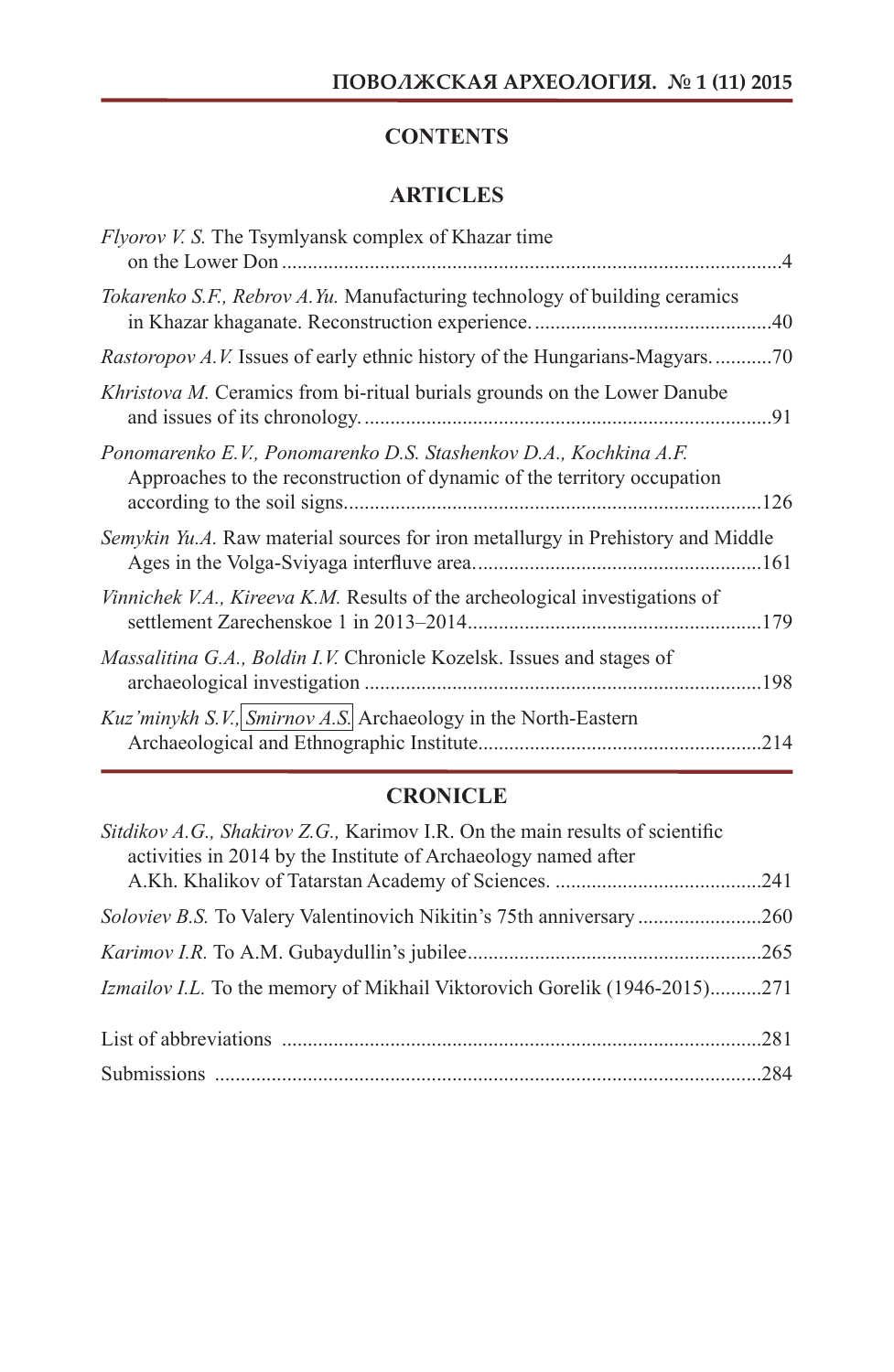УДК 904

# **ВОПРОСЫ РАННЕЙ ЭТНИЧЕСКОЙ ИСТОРИИ ВЕНГРОВ-МАДЬЯР**

# **© 2015 г. А.В. Расторопов**

Рассматриваются вопросы ранней этнической истории венгров до обретения ими родины в Подунавье, по данным археологических и письменных источников и лингвистических исследований. Этническое ядро мадьяр (протомадьяр) сформировалось в лесостепи Тоболо-Иртышья в рамках саргатской археологической общности. После ее распада во второй четверти I тысячелетия часть ее населения в составе гуннской орды оказалась на юге Восточной Европы, другая часть, смешавшись в пограничной зоне с лесным населением, образовала близкородственные этнокультурные группы. В письменных источниках непосредственные предки мадьяр фиксируются как савиры (савыры, саварты). Они впервые упоминаются в сочинениях византийских писателей после распада гуннского этнополитического объединения в середине V в. Савиры локализовались на территории Волго-Донского междуречья, они находились под эгидой Хазарского каганата со времени его создания в середине VII в. и до вторжения печенегов из степного Заволжья в конце IX в. Затем они разделились на две части, и одна часть савиров, возглавляемая мадьярами, переселилась в Северное Причерноморье, а вскоре в Паннонию. Близкородственные им группы населения, оставившие памятники кушнаренковского типа во второй половине VI в. и памятники караякуповского типа во второй половине VIII в., переселились из Зауралья в Волго-Уралье. В конечном итоге они смешались и растворились в инокультурной среде, так же как и родственное им население бакальской культуры в южной лесостепи Зауралья.

**Ключевые слова:** археология, лесостепное Тоболо-Иртышье, саргатская археологическая общность, Волго-Уральский регион, Волго-Донское междуречье, Хазарский каганат, савиры, мадьяры, гунны, тюрки, башкиры.

Вопросы ранней этнической истории венгров до «обретения Родины» в Подунавье на рубеже IX–X вв. решаются гипотетически из-за недостаточности, малой информативности и неопределенности письменных источников. По ним существует разнообразный спектр мнений. В среде лингвистов по-прежнему являются дискуссионными даты распада языков: финно-угорского и угорского (Шарафутдинова, 2005, с. 194). Не оспаривается мнение о более раннем выделении венгерского языка из общеугорского и наличия в нем

многочисленных иранизмов, связанных, прежде всего, с коневодческой терминологией. Археологи соотносят с ранними венграми некоторые группы археологических памятников, локализуемые преимущественно в лесостепи Волго-Уралья и Зауралья. По ранней этнической истории венгров до обретения ими «родины» в Паннонии больше вопросов, чем ответов. Формирование этнического ядра венгров, видимо, происходило в недрах саргатской археологической общности (Могильников, 1983, с. 81; Корякова, 1988, с. 169). Кон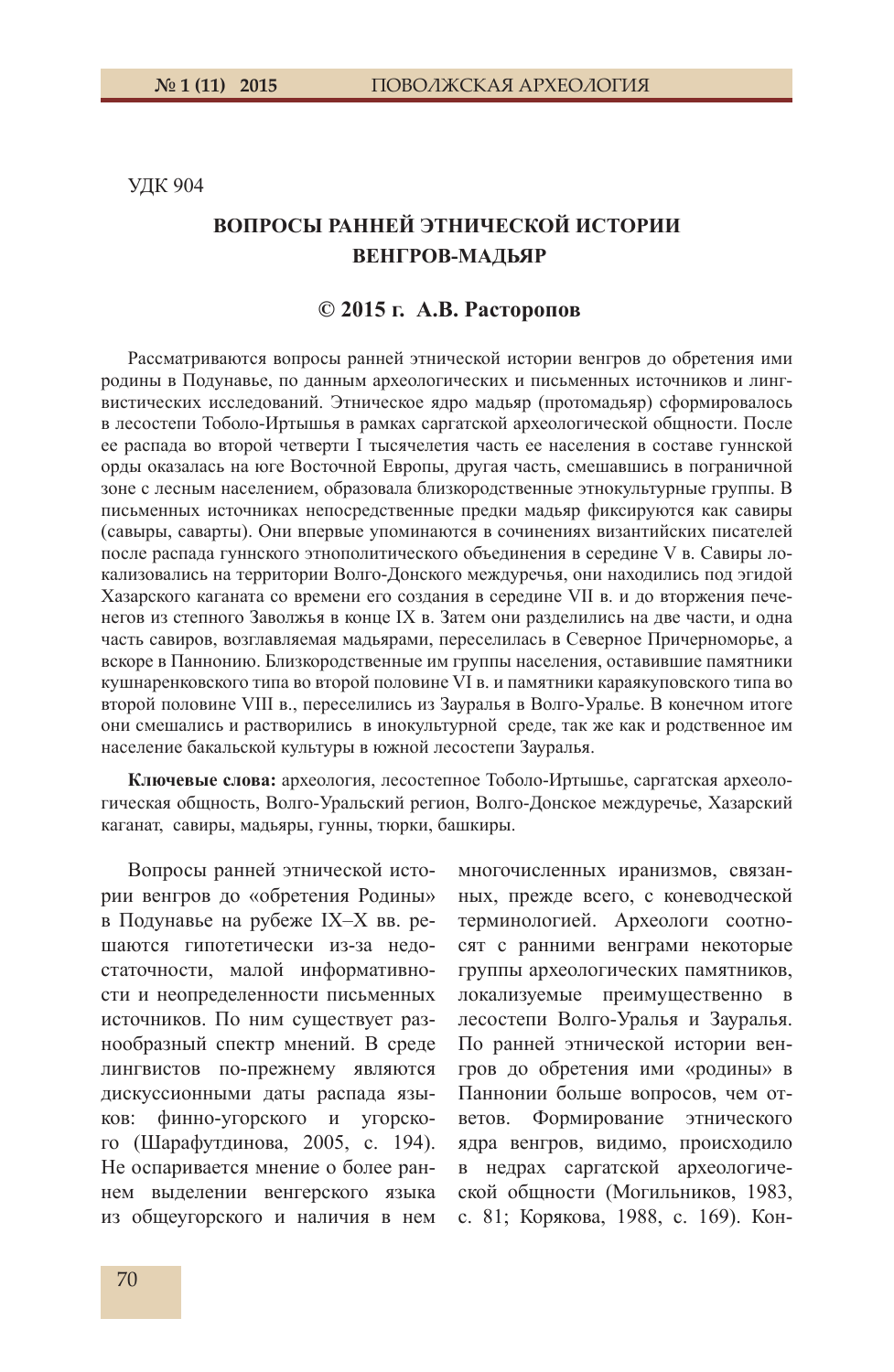*Расторопов А.В.* Вопросы ранней этнической истории венгров-мадьяр



Рис. 1. Ареал саргатской культуры. Fig. 1. The Sargat culture area.

солидация ее произошла под сильным воздействием степного кочевого ираноязычного населения на основе местного лесостепного населения Тоболо-Иртышья к концу V–IV вв. до н.э. (Зах, Цембалюк, 2014, с. 89–95). Распад саргатской археологической общности, вероятно, соотносится с приходом гуннов в лесостепное Зауралье на территорию Тоболо-Иртышья и приходится на вторую четверть I тысячелетия н.э. Видимо, правы те исследователи, которые считают, что в гуннское этнополитическое объединение было включено его угорское

население. В Прикамье, в бассейн р. Сылвы, мигрировала та часть населения саргатской общности, которая по каким-то причинам не вошла в гуннское этнополитическое объединение. Она мигрировала в сходную природно-географическую среду – в Кунгурскую лесостепь. Р.Д. Голдина предполагает путь миграции этого населения через Уральские горы. Как она считает, туда мигрировал западный вариант саргатской археологической общности, занимавший бассейн Тобола, расположенный недалеко от Уральского хребта. Истоки левобе-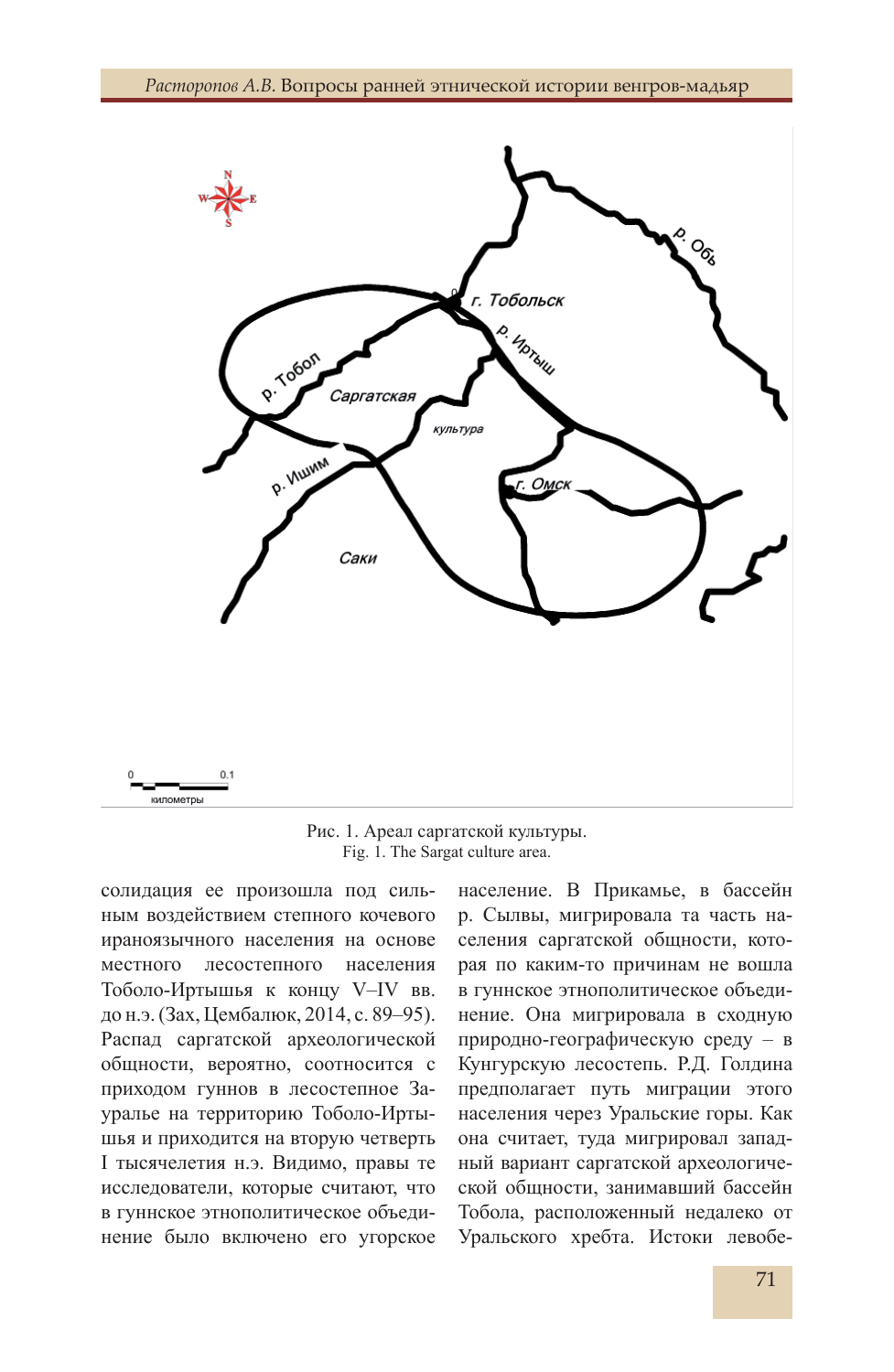режных притоков Тобола – Исети, Пышмы очень близко подходят к истокам Чусовой и Сылвы, которые пересекают Уральские горы в широтном направлении. Они всегда являлись наиболее легким путем из Сибири в Приуралье. Помимо трех скоплений археологических памятников этого населения в бассейне Сылвы, Р.Д. Голдина отмечает одно скопление на левобережье Камы южнее г. Перми, а другое – на ее правобережье севернее Перми. Приход новых групп населения в Прикамье из-за Урала определяется концом IV в. н.э. (Голдина, 2006, с. 284–285).

Движение орды, возглавляемой гуннами, на запад привело к новым этническим перемещениям, которые перекроили кардинально всю этнокультурную карту Юго-Восточной Европы. Анализ письменных источников А.П. Новосельцевым привел его к выводу о том, что угры шли на запад, теснимые тюрками, которые вкрапливались в племенные союзы, где главную роль играли угры. Преобладание тюрок над уграми шло по нарастающей во второй половине I тысячелетия (Новосельцев, 1990, с. 72). Движение гуннской орды к Волге проходило, вероятно, по степи, но вблизи ее границы с лесостепью. На территории лесостепной Башкирии была выявлена группа поселений с керамикой позднесаргатского облика. Она была выделена В.Ф. Генингом как керамика чермосанского типа. Ближайшие аналогии ей находились в памятниках лесостепи Зауралья, в Притоболье и Поишимье (Генинг, 1971, с. 51, 53; с. 49, рис. 1). Эта цепочка памятников с керамикой позднесаргатского oблика находит продолжение у левого притока Волги р. Большой Черамшан,

где на Пролетарском городище обнаружена керамика подобного типа. По находке бронзовой пряжки время бытования данного комплекса определяется концом IV – первой половиной V в. (Сташенков, 1999, с. 210–211; 2007, с. 21–22). Необходимо отметить, что эта река на протяжении ряда эпох, со времени становления кочевого хозяйства в степи, как бы маркировала границу между кочевым и оседлым населением. Южнее ее, на прилегающей к степи лесостепной территории, люди почти не селились, так как она являлась как бы «зоной, опасной для жизни». Возможно, часть населения саргатской археологической общности отпочковалась от основной орды, не желая продолжать движение с ней далее, вернувшись к прежнему образу жизни в родной природно-географической среде обитания.

В хрониках Венгерского королевства нашли отражение народные предания о происхождении мадьяр. Наименьшие искажения, по мнению В.П. Шушарина, имеет текст «О деяниях гуннов» в сочинении Шимона де Кезаи. Согласно этой легенде, «Хунор» и «Мадьяр» являются братьями от единых отца и матери, в то время как у отца от других жен тоже были дети. Так как они были старшими, то с разрешения отца поселились в отдeльных шатрах в болотистой «Меотиде», недалеко от их родины Персии. После пяти лет жизни, на шестой год, они вышли оттуда и наткнулись на шатры детей и жен сыновей Белара, оставшихся без мужей. Они быстро их увели вместе с добром в болота «Меотиды», также схватили двух дочерей князя аланов Дулы, взяв их в жены. От этих женщин ведут происхождение все гунны. Шимон де Кезаи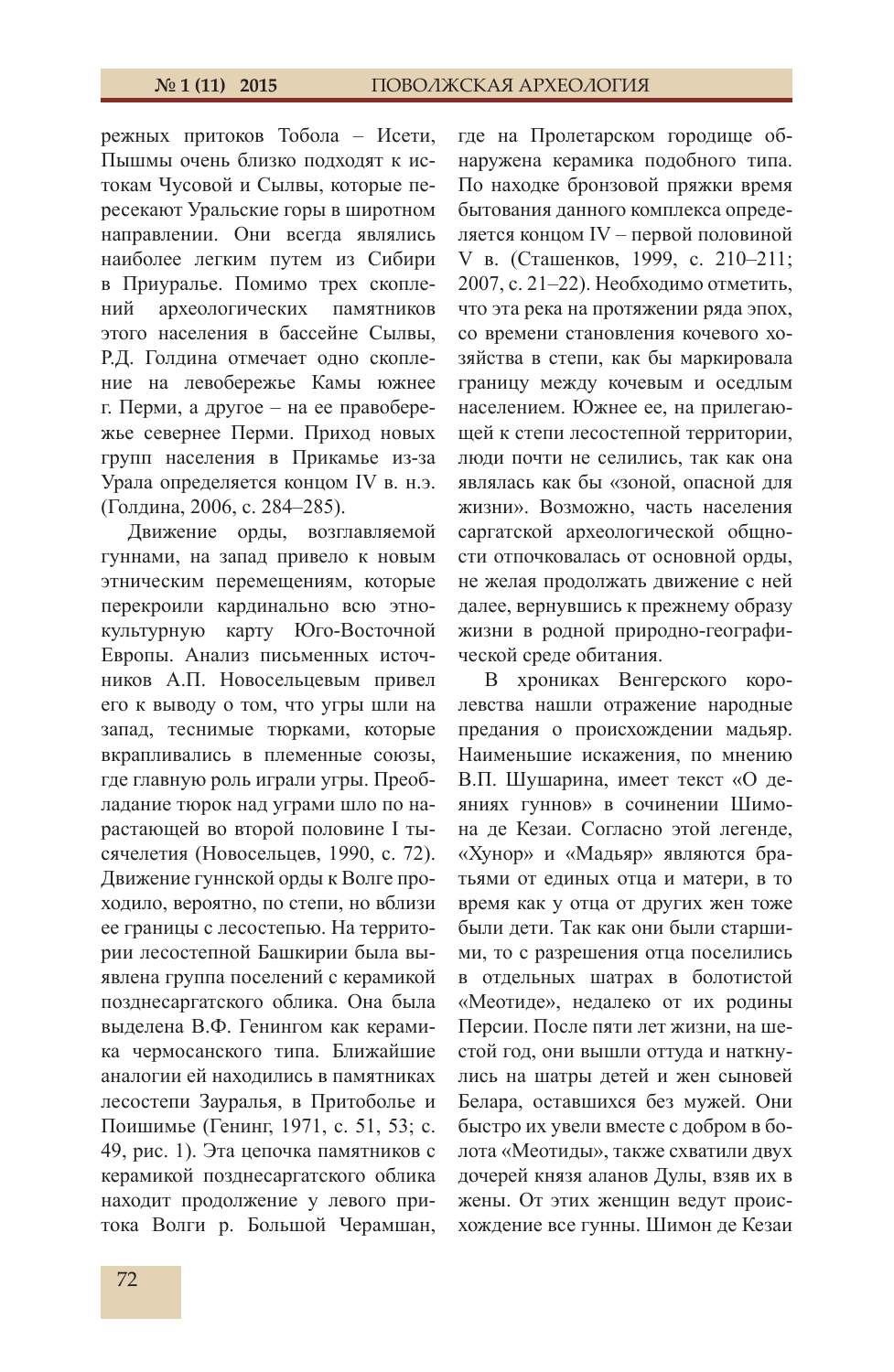в своем сочинении обосновывал тождество мадьяр и гуннов (Шушарин, 1997, с. 199). Ученый усматривает в имени «Хунор» название оногуров. Их локализуют в Приазовье («Меотиде» в античных и раннесредневековых источниках). Поэтому нет ничего удивительного в том, что в легенде под именем «хунор» скрываются гунны (хунны в китайских источниках). Весь смысл легенды в том, что пpeдки мадьяр были наиболее родственны и близки именно гуннам. После распада гуннской державы в середине V в. исторические хроники запестрели названиями ранее неизвестных народов. Они восходят к наименованию огур: утигуры, кутригуры, оногуры, сарагуры, которые являлись, видимо, родственными родоплеменными подразделениями. Тогда же становятся известны болгары и савиры. Все они кочевали в Северном Причерноморье и Предкавказье. После возвышения хазар и установления их политического господства в середине VII в. на этой территории, названия этих народов исчезают из письменных источников. Предки мадьяр могли иметь контакты как с болгарами, так и с аланами. Известно, что гунны, разгромив алан в Предкавказье, часть их увлекли с собой на запад. Болгары, видимо, входили в гуннский союз племен, и контакты предков мадьяр с ними могли тогда иметь место. Но они могли быть как с болгарами, так и с аланами и после распада гуннского политического объединения. Оногуры появились впервые в письменных источниках под 463 г., т.е. после распада гуннского этнополитического объединения. После образования Хазарского каганата они оказались в политической зависимости от него, проживая там же

в Приазовье. Венграм было присвоено их имя вследствие их совместного проживания там со второй половины V в. до середины VII в. Именно тогда был создан миф о «Хуноре и Мадьяре». От названия оногуров у славян возник этникон мадьяр «угры» от «онгре», хотя у них были разные самоназвания (Шушарин, 1997, с. 200). По мнению Р.А. Агеевой, анты (они были западными соседями оногуров) перенесли имя «оногуры» на венгров. Взападноевропейские языки их название попало из латинского «hungarus» со вставным начальным «h». Современное русское название «венгры» пришло из польского языка: польское «wegier» (Агеева, 1990, с. 66).

Распад саргатской археологической общности приводит к появлению новых этнокультурных групп в Тоболо-Иртышье. В их формировании с разной долей участия принимало лесостепное и таежное население. Проблемой много лет является вопрос культурно-хронологического соотнесения археологических комплексов саргатской и бакальской культур. Полученные радиоуглеродные даты по бакальским комплексам удревняют их до I–II вв. н.э. Они синхронизируются с позднесаргатскими (Боталов и др., 2008, с. 35; Епимахов, 2008, с. 42–43; Зах, 2009, с. 67; Зах, Зимина, Рябогина, 2011, с. 227). Бакальская культура в большей степени наследует саргатские традиции. На основе смешения лесного и лесостепного населения в Зауралье во второй четверти I тысячелетия происходит формирование археологических памятников батырского, кушнаренковского, караякуповского типов и потчевашской культуры. Посуда памятников кушнаренковского типа по своей форме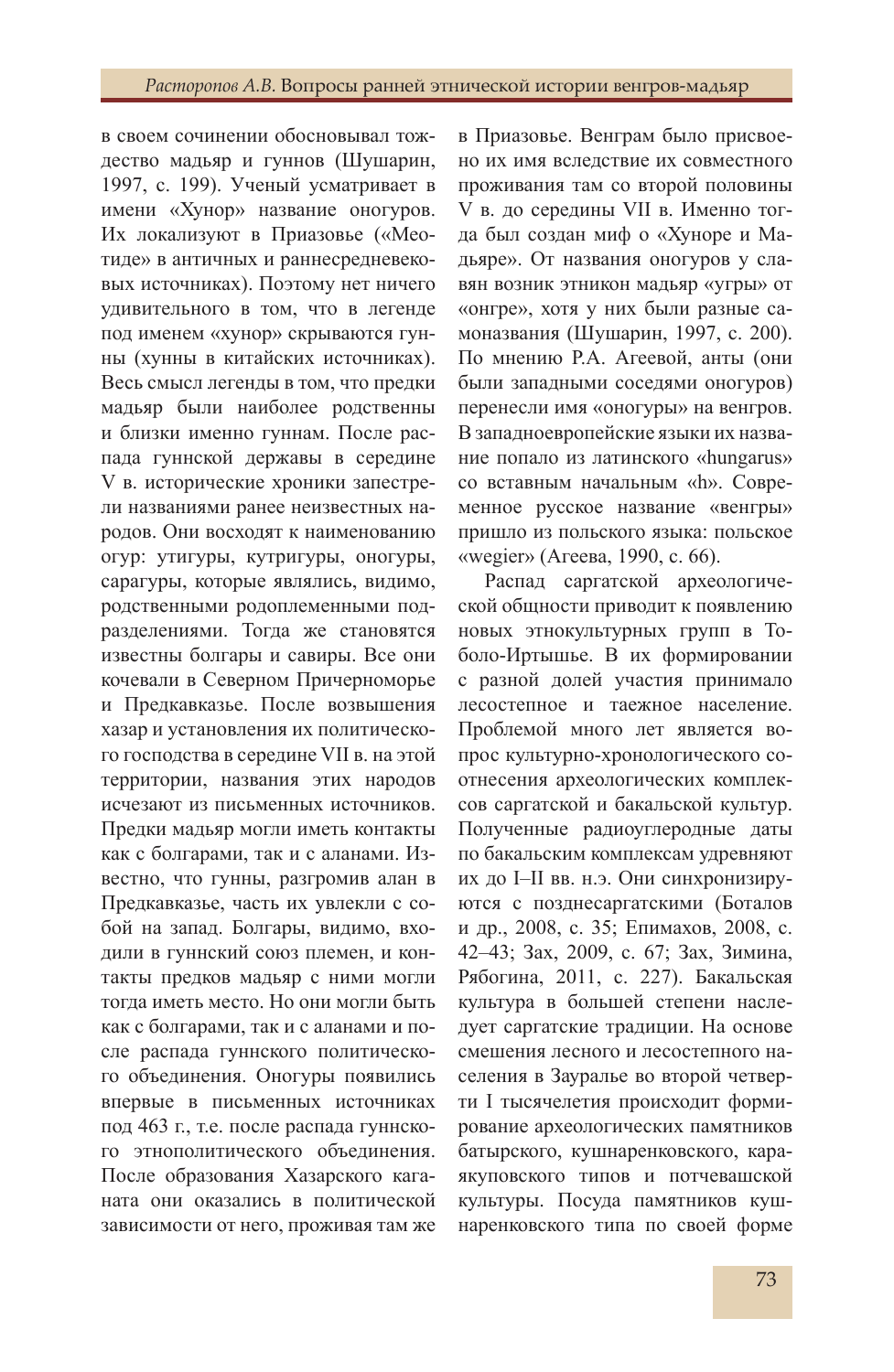наследует традиции саргатской археологической общности, а по орнаменту – карымского этапа обь-иртышской археологической общности. Она зафиксирована на ряде памятников лесостепного Зауралья и Прииртышья, в том числе в Козловском могильнике IV–VI вв. на Андреевском озере. Ее нет в материалах Перейминского могильника VII–IX вв., расположенного там же. В Козловском могильнике кроме кушнаренковских сосудов обнаружена посуда караякуповского типа памятников. В формировании его населения большую роль сыграло лесостепное население, чем лесное, передав ему, кроме форм сосудов, минимализм в декоре. В Перейминском могильнике в двух погребениях присутствует посуда, отражающая смешение традиций населения караякуповского типа памятников с носителями формирующейся юдинской культуры, о чем свидетельствуют шнуровые налепы по горловине (Рафикова, 2014, с. 115–117). В научной литературе за памятниками, которые отражают такое смешение традиций в VII–VIII вв. н.э. закрепилось название «батырского типа». Приток населения с традицией орнаментации шнуром с лесного Урала по Туре и Тавде продолжался и позднее. Его смешение с лесным населением в IX–X вв. приводит к появлению памятников молчановского типа и впоследствии юдинской культуры. Видимо, большая часть населения кушнаренковского типа в конце VI в. и караякуповского типа памятников в середине VIII в. мигрировала с территории лесостепного Притоболья в связи с его притоком туда. Население потчевашской культуры, вероятно, при своем формировании испытало меньшее воздействие саргатской археологической общности в лесной зоне и большее в лесостепи. Само выделение памятников потчевашской культуры имеет проблематичный характер, так как трудно провести грань между ними и обь-иртышской археологической общностью в лесной зоне и кушнаренковскими – в лесостепи. Население же бакальской культуры, которое не мигрировало и не испытало воздействия лесного населения, видимо, почти полностью наследовало традиции саргатской археологической общности. Оно в основном сосредоточено было в южной лесостепи Притоболья в бассейне Исети и Пышмы и продолжало проживать там до монгольского нашествия. В конечном итоге оно растворилось в среде тюркоязычного населения.

Наиболее ранние достоверные письменные сведения о венграх в Восточной Европе содержатся в сочинении арабо-персидского географа Ибн Русте и относятся к 70-м годам IХ в. Сам он почерпнул сведения из не дошедшего до нас произведения другого арабского автора ал-Джайхани. Самоназвание венгров «мадьяр» было известно арабам. В сочинении Ибн Русте они обозначены в арабской графике как «м.дж.г.р.». В.Г. Шушарин, вслед за венгерским ученым Д. Дьерффи, озвучивает его как «моджгери» (Шушарин, 1997, с. 106). Существование самоназвания у венгров – свидетельство сложившейся этносоциальной общности у них к 70-м годам IX в. Время возникновения ее из-за отсутствия письменных свидетельств неопределенно. Вполне возможно, что она в основе своей сложилась в рамках саргатской археологической общности за более пятисотлетний период ее существования.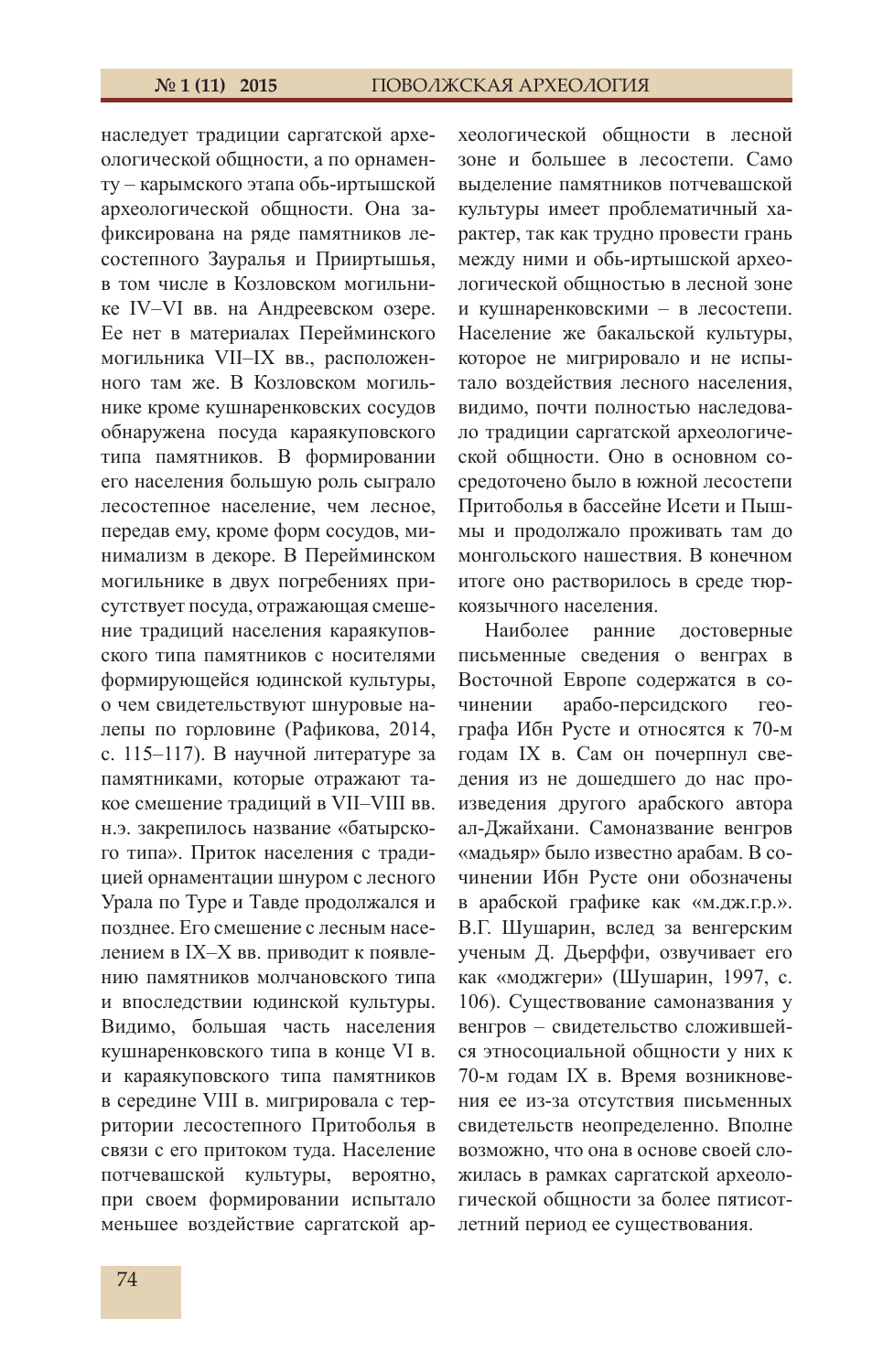Важным источником по ранней этнической истории венгров является сочинение Константина Багрянородного «Об управлении империей» с комментариями В.П. Шушарина. В главе 37 есть сообщение об изгнании венгров-мадьяр со своих земель печенегами, которые вскоре сами были вытеснены со своих кочевий гузами, вошедшими в союз с хазарами (Багрянородный, 1991, с. 155). До этого печенеги кочевали в заволжских степях. Это событие произошло лет за 50 до написания им своего трактата, т.е. в самом конце IX в. Проблемой является определение территории размещения кочевий мадьяр до этого события. Арабо-персидские источники X в. свидетельствуют, что печенеги после войны с хазарами и узами завоевали земли «между хазарами и Румом» (Византией), отрезав эти земли от владений русов. Они подтверждаются русской летописью. Скорее, печенеги напали на тех мадьяр, которые обитали между Волгой и Доном. Багрянородный указывает на две области, где проживали мадьяры в Восточной Европе: Леведия и Ателькузу. В.П. Шушарин считает, что критически следует относиться к сообщению венгров о трех годах совместного проживания с хазарами. Их информаторы, таким образом, пытались внушить византийцам мысль о своей независимости от хазар (Шушарин, 1997, с. 144). После поражения от печенегов они разделились. Как сообщает Константин Багрянородный, одна часть поселилась к востоку, в краях Персии, они и ныне по древнему их прозвищу называются савартами – асфалами, а вторая часть поселилась в западном краю вместе с их воеводой и вождем Леведией, в местах именуемых Атель-

кузу (Багрянородный, с.160–161). Иштван Зимони, рассуждая о разных вариантах сведений ал-Джайхани и его последователей, пишет, что одна из границ венгров (мадьяр) находилась у моря Рум (Черного), и в него впадают две реки, на берегах которых располагаются их жилища. Большая река называется «Этил». Она течет со стороны славян и хазар. Другая река «Дуба» (Дунай) на берегу которой живут «нандуры» (дунайские болгары). Иштван Зимони полагает, что идентификация «Этил» с Волгой сомнительна, так как она впадает в Хазарское (Каспийское) море, а в данном случае под Этилем можно можно подразумевать р. Дон, так как она действительно впадает в море «Рум». В средневековой мусульманской литературной традиции (наследие античности) Волга и Дон воспринимаются как одна река с двумя устьями. Название Этелкёз в старовенгерском языке состоит из двух слов, где первое слово Этель/ Этиль – тюркское название Волги, а второе кёз – междуречье. Оно может применяется и в нарицательном значении «вода, река» и междуречье. У Шимона де Кезаи и в венгерских хрониках XIV в. слово Этиль обозначает Дон. Также была обнаружена форма «Этиль», которая относится к р. Прут. (Зимони, 2001, с. 124–126). Загадочной является география «Персии», упоминаемая в мифе о происхождении мадьяр. В области Ателькузу – искаженное название Этель и Кузу – поселились мадьяры после Леведии. Исследователями не оспаривается мнение, что Леведией является территория между реками Серетом и Днепром в Северном Причерноморье. Информаторы-венгры сообщили византийцам, что они вынуждены были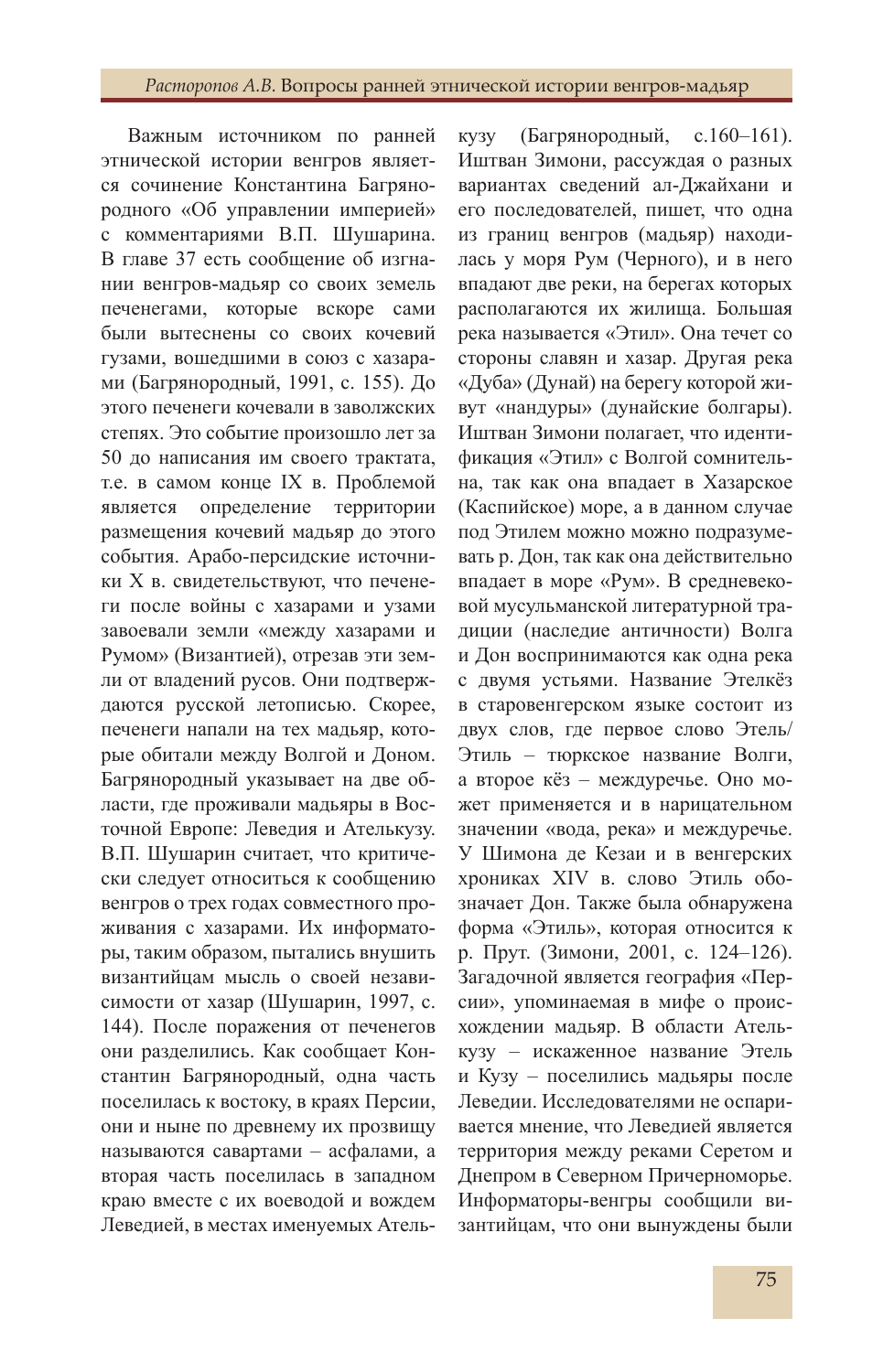

Рис. 2. Керамика кушнарнковского типа памятников. Fig. 2. Pottery from the Kushnarenkovo-type sites (after Т.Н. Рафиковой).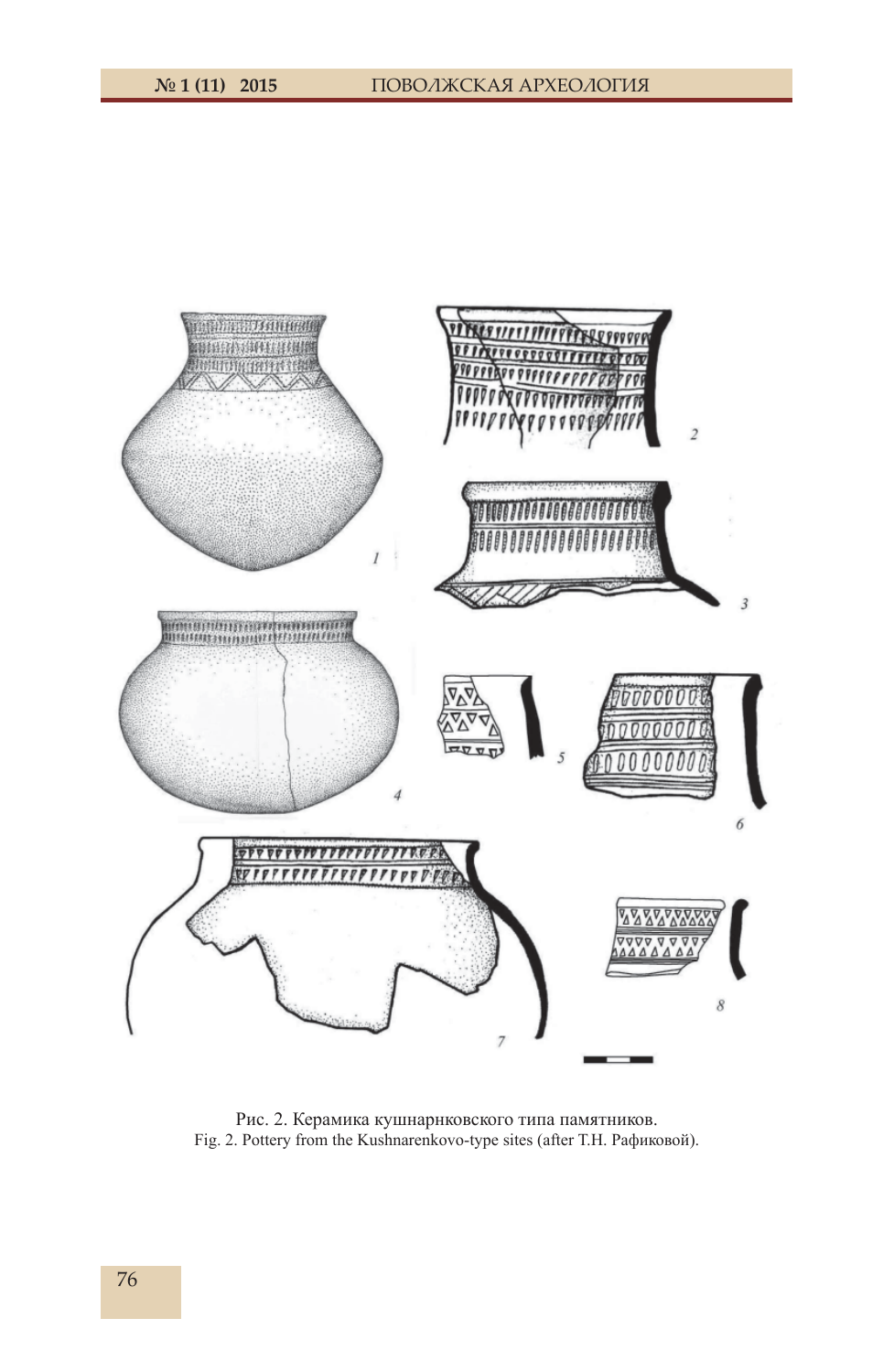

Рис. 3. Керамика бакальской культуры. Fig. 3. Bakal culture pottery (after Matveeva N.P., Kobeleva L.S. 2013 – № 3(22). – Fig. 1).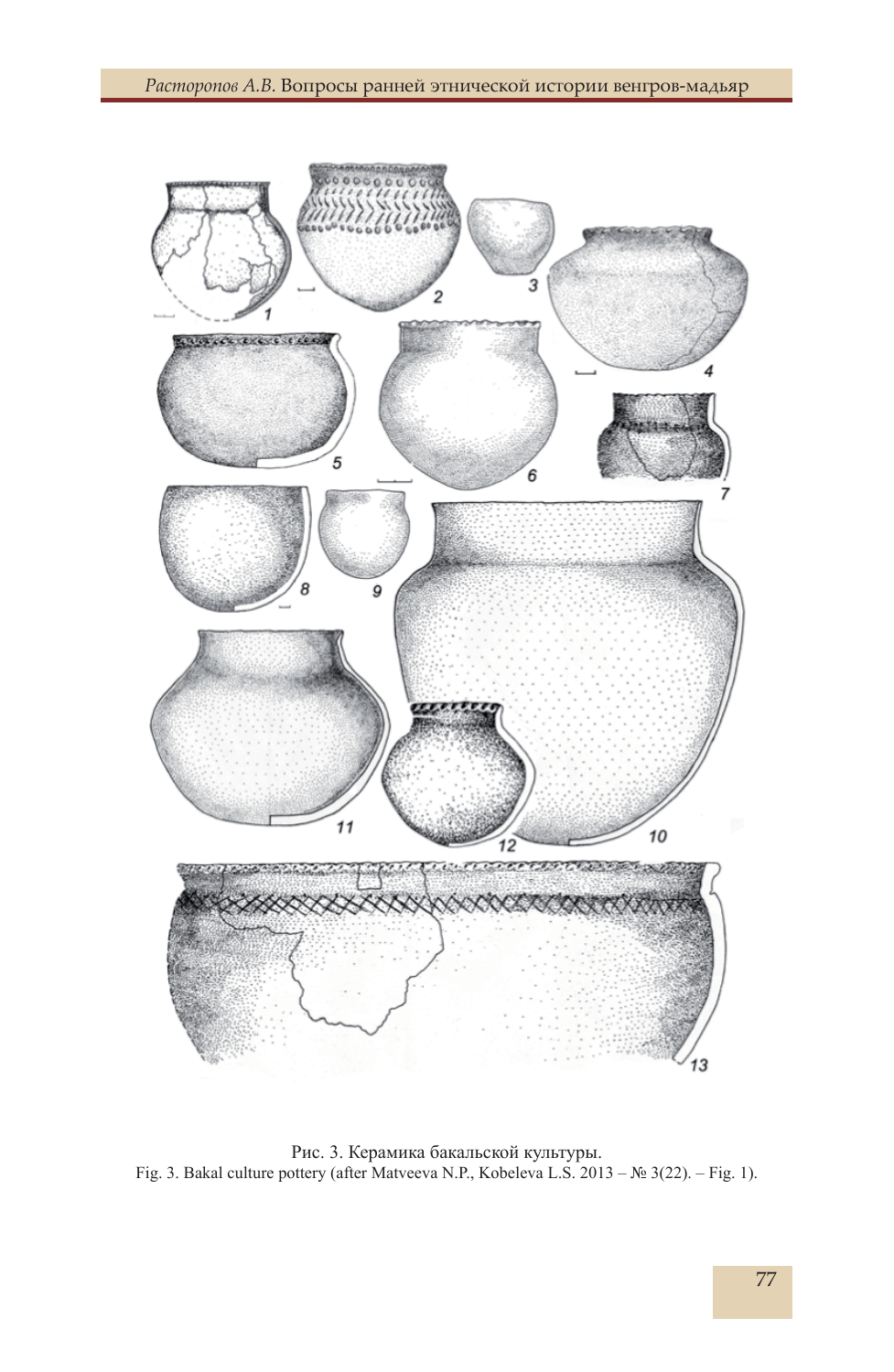покинуть Ателькузу после разорения ее печенегами, пока основное войско воевало с болгарами за Дунаем. В.П. Шушарин считает эту информацию ложной. Мадьяры после нескольких побед потерпели поражение от болгар, а семьи их не подверглись нападению печенегов в Ателькузу. Они изменили несколько трактовок, невыгодных для себя, в изложении войны Багрянородным. Мадьяры заменили поражение в открытом бою от болгар разгромом части войска, охранявшего их стоянки, и истреблением семей с детьми печенегами, то есть стали жертвами коварства. В Трансильвании после ухода из «Ателькузу» они построили семь крепостей для своих жен и детей, против уничтожения их семей свидетельствуют данные археологии и антропологии (там же, с. 180). К тому же остеологические данные свидетельствуют, что мадьяры прибыли на новую родину со стадами коней и крупного рогатого скота (там же, с.101). Устное мадьярское предание хранило память о целом хазарском периоде в истории мадьяр (Шушарин, 1997, с. 154). А.П. Новосельцев отводит им главную роль в этногенезе хазар, которых тюрки называли сабирами. По его мнению, сабиры появились в Европе в составе гуннов или позднее под давлением каких-то врагов из Сибири. От них и произошло название хазар «белые сабиры» (Новосельцев, 1990, с. 80–82).

Если рассматривать ранний этап венгерской истории сквозь призму археологических источников, то интерес представляет выделение Е.В. Кругловым группы захоронений в памятниках авиловского типа в Нижнем Поволжье. Первоначально он их «распространял» на север, почти до широты Самарской Луки на Волге, и датировал концом VII – началом IX в., полагая их сосуществование с группой памятников салтово-маяцкой культуры, которые он интерпретирует как собственно хазарские. В то же время, по его мнению, памятники II (гуннская эпоха) и III (эпоха тюркских каганатов) стилистических групп эпохи переселения народов, по А.К. Амброзу, очень близки авиловским. Все три группы памятников могли быть оставлены в разные исторические эпохи населением общего происхождения. Он отметил близость их погребального обряда главным образом ранневенгерским захоронениям в Подунавье периода «обретения Родины» и кушнаренковско-караякуповским в Приуралье и Прикамье, и пришел к заключению о полуоседлом, пастушеско-скотоводческом хозяйстве племен, оставивших эти захоронения. В начале IX в. они были вытеснены в ходе миграции печенегов из Заволжья. (Круглов, 1990, с. 46–50). Вскоре он скорректировал свое мнение по поводу памятников авиловского типа. Их исчезновение он отнес уже к рубежу VII–VIII вв. и считал, что его население, видимо, оказалось инкорпорировано частично в состав собственно хазарского кочевого общества. Именно этой причиной, на его взгляд, объясняется относительное своеобразие «восточной» группы хазарских памятников VIII–IХ вв. в сравнении их с «западной», нижнедонсксй группой. Результатом этих событий стало появление в VIII в. в калмыцко-астраханских степях подкурганных захоронений салтово-маяцкой культуры. Они сочетали одновременно элементы авиловской (угорской – сложенных шкур жертвенных животных) и соб-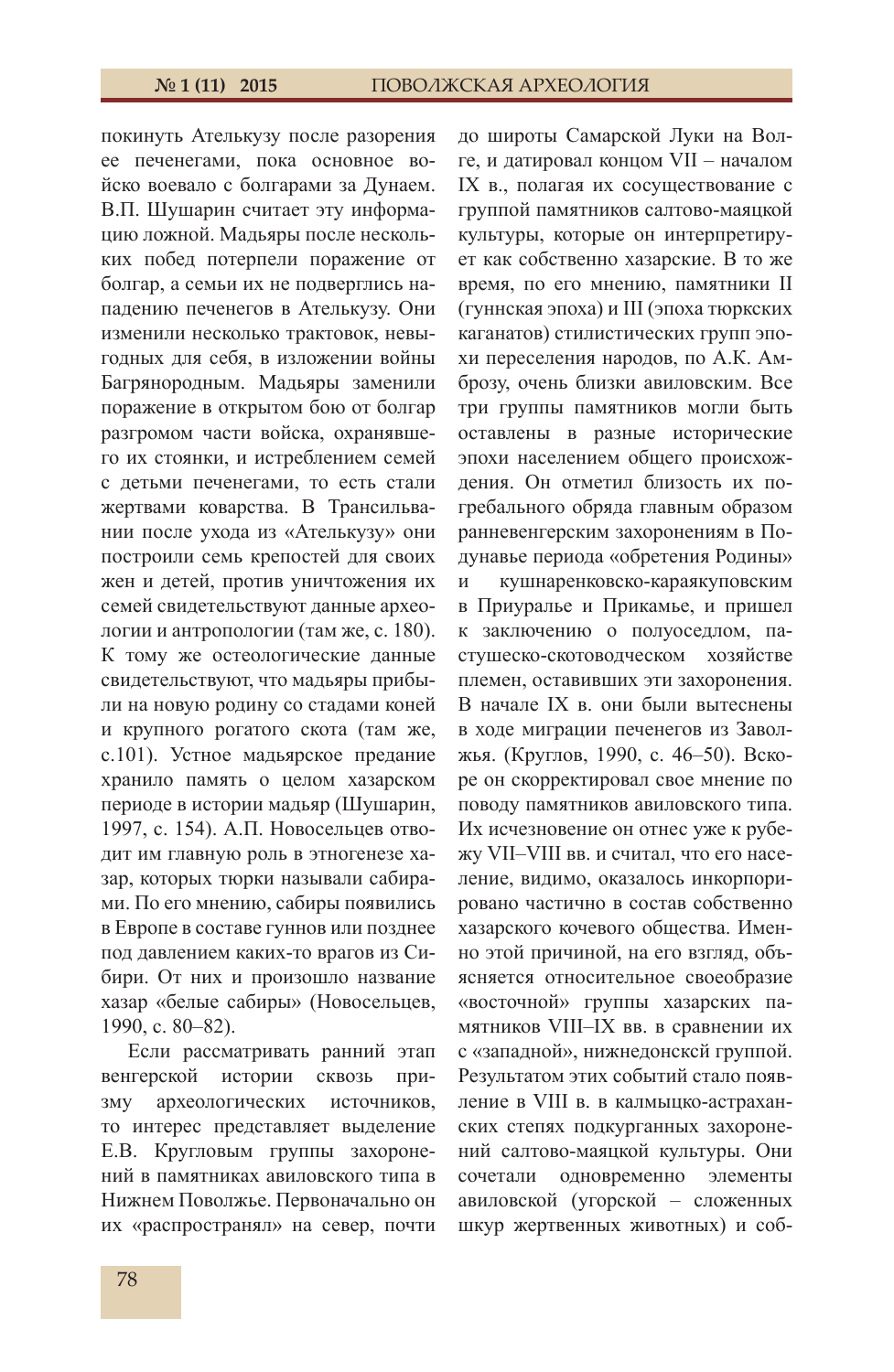ственно хазарской (общетюркской – целых остовов или имитирующих их растянутых шкур) погребальных обрядностей (Круглов, 1992, с. 35–36). Можно предположить, что это и есть «саварты» письменных источников. В этом смысле интерес представляет II Большетарханский могильник второй половины VIII–IX вв на правом берегу Волги на границе Татарстана с Ульяновской областью. В нем выявлены два типа захоронений, один из них был соотнесен с болгарами, другой В.Ф. Генинг соотнес с уграми. Он видел истоки его традиций в населении саргатской археологической общности. Его посуда по форме и орнаментации восходит к ней (Генинг, Халиков, 1964, с. 28; с. 139, табл. VIII). Не позднее IX в., наряду с болгарами, савиры («с-в-р» арабских авторов) мигрировали в Среднее Поволжье. Этим смешанным населением, возможно, и оставлен данный могильник. Этноним «сувар» имело племенное объединение, которое участвовало в формировании населения Волжской Булгарии.

Р.Г. Кузеев обосновывал мнение о том, что территория, откуда мадьярские племена, объединенные в союз, начали свое продвижение на запад, располагалась между Волгой и Бугульминской возвышенностью, на юго-восточной периферии Волжской Булгарии. Он их «размещает» в бассейне рек Большой Черемшан, Кондурча, Сок, Кинель. По его мнению, в пользу этого свидетельствует заимствование более 200 булгарских слов венграми (из области скотоводства, земледелия и домашнего быта). Они могли иметь место в зоне контактов булгар и венгров в районе р. Большой Черемшан и сопредельных территориях. Эти контакты он относит к VIII – началу IX в., т.е. к периоду освоения булгарами Среднего Поволжья. Зону контактов этих народов, по его мнению, невозможно распространить дальше на восток, на территорию современного Башкортостана, или в лесное Прикамье. Они находились в то время за пределами булгарского влияния. Башкирские родоплеменные группы, этнонимы которых имеют параллели у венгров (юрматы, еней, кесе, нагман, юламан, билар, юрми), в XII–XIII вв. кочевали западнее р. Большой Ик, в долинах Шешмы и Степного Зая, там, где берут начало левые притоки Волги Большой Черемшан, Кондурча и Сок, т.е. на восточной и юго-восточной периферии Волжской Булгарии. До XII в. юрматыно-юрмийские племена могли кочевать и западнее, в долинах левых притоков Волги, но не восточнее и не севернее. Это доказывается не только общим направлением движения юрматыно-юрмийских и других племен на восток и север, но и поразительным совпадением сведений территориально разбросанных в настоящее время племен «о приходе предков из Булгар» (Кузеев, 1976, с. 7–9).

Сведения о населении этой территории оставил проезжавший через нее в 922 г. в Волжскую Булгарию секретарь посольства багдадского халифа Ибн Фадлан. На пути в Булгарию посольство пересекло реки Самур (Самара), Кинал (Кинель), Сух (Сок), Кинджюлю (Кондурча) и, переплыв Джарамсан (Б. Черемшан), попало в страну болгар. Как раз на ее южном пограничье оно побывало у башкир. Переводчик и комментатор текста А.П. Ковалевский отметил, что при характеристике религиозных верова-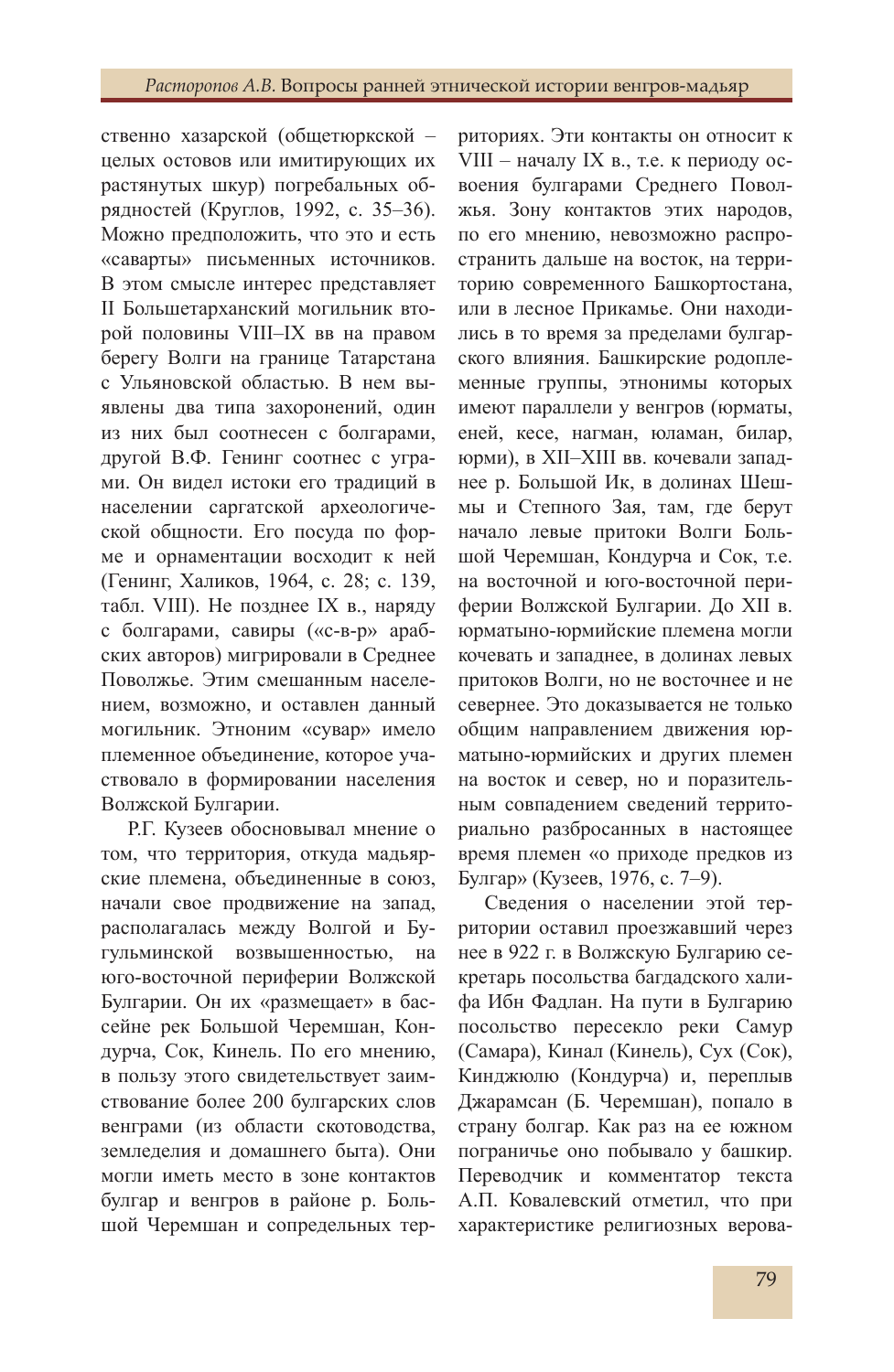ний башкир Ибн Фадлан обратил внимание на существование у них как бы двух отличных друг от друга систем религиозных представлений, которые, видимо, соответствуют различным этническим группам, входившим в союз племен объединяемым этнонимом «башкир». Одни башкиры считали, что миром управляет верховный бог неба в согласии с 12 другими божествами, которые ведали отдельными явлениями природы. Другие башкиры поклонялась животным. Причем каждая их группа (клан) имела тотемом свое отдельное животное. Башкир, поклонников верховного неба, А.П. Ковалевский отождествлял с тюркоязычным населением. Зато других башкир, поклонников различных видов животных, он склонен был считать угорскими племенами, родственными по языку венграм (Ковалевский, 1992, с. 78–80). Тюрколог-лингвист Н.А. Баскаков полагал, что этнонимы «бадшкорт» и «мадьяр» тождественны по происхождению от этнонима «badza ovur» – свояк угров. В соседних диалектах и наречиях звук «b» мог быть заменен на «m» при известном в тюркских и монгольских языках соответствии этих начальных букв. Изучение угорских и тюркских этнонимов раннего средневековья привело его к выводу о наличии брачных связей между разноэтничными образованиями и возникающем при этом родстве между ними (Баскаков, 1984, с. 13–17). Видимо, Ибн Фадлан, проезжая по территории Самарской области в 922 г., зафиксировал и донес до нас тот период в истории башкирского и венгерского народов, когда их предки находились в тесных родственных контактах между собой и входили в этнополитический союз племен

80

под единым названием. В историкогеографических сочинениях с X по XIV вв., арабо-персидские авторы упорно отождествляли башкир с мадьярами. Исследователи ищут этому объяснения, выдвигая различные версии.

Путь движения мадьяр (имеется в виду население караякуповского типа памятников) с территории Южного Приуралья на запад, прослеженный В.А. Ивановым, представлен пятью захоронениями. Четыре из них выявлены вблизи и вдоль русла р. Самара: Ромашинское (Оренбургская область), 2 погребения на дюне у разъезда Немчанка (Самарская область), погребение на 116 км (в черте г. Самара) у слияния ее с Волгой. Пятое погребение (Луговское) расположено обособленно, в стороне от других на несколько сот километров, южнее г. Саратова на 75 км, на левом берегу Волги. По его мнению, там венгры переправились через нее при своем движении на запад (Иванов, 1999, с. 93–96). К этим погребениям необходимо добавить еще несколько: Палимовское – вблизи русла р. Самара (запад Оренбургской области), Лебяжинское – в низовье р. Сок, левого притока Волги, впадающего в нее севернее г. Самары (Сташенков, Турецкий, 1999, с. 289–299). А также, что немаловажно, на правом берегу Волги в глубине Самарской Луки – II Шелехметский могильник. При исследовании его Н.А. Лифановым выявлено 3 захоронения, которые он соотнес с населением караякуповского типа памятников (Лифанов, 2005, с. 73–74). Оно же жило рядом. На площади селища именьковской культуры, на территории которого возник некрополь, выявлен котлован жилища с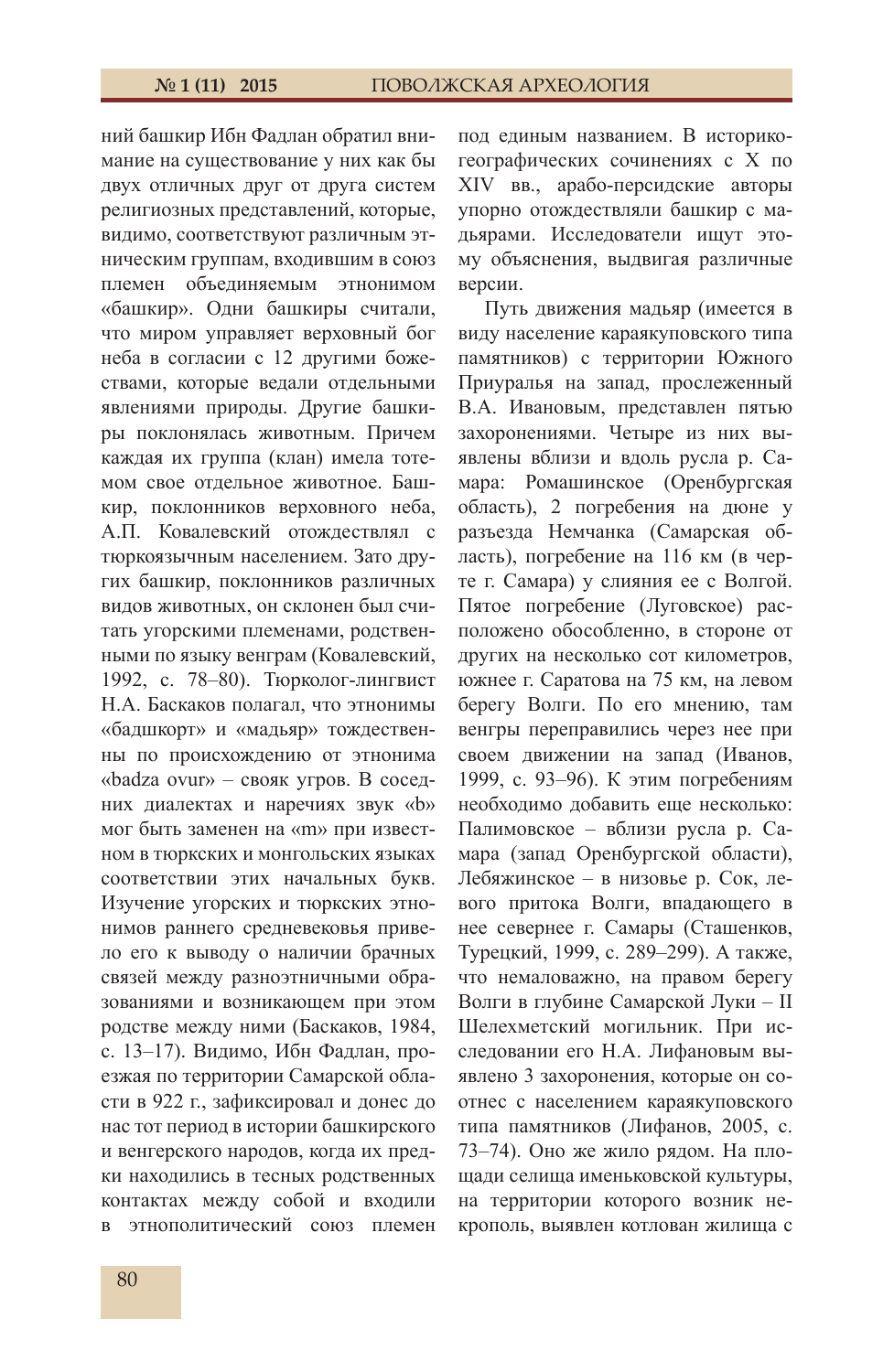фрагментами посуды караякуповского типа памятников (Расторопов, 2010, с. 115–116). Она также обнаружена в комплексе к. 37 п. 1 Брусянского II могильника населения памятников новинковского типа, также на Самарской Луке (Багаутдинов, Богачев, Зубов, 1998, с. 268). Приведенные факты могут только свидетельствовать в пользу возможной переправы венгров через Волгу вблизи Самарской Луки. Погребения, отмеченные В.А. Ивановым, не могут маркировать их сквозной путь от Бугульминской возвышенности до Волги. Захоронения, обнаруженные вдоль русла Самары, возможно, частично могут проследить путь венгров с территории Зауралья в Европу в обход Бугульминской возвышенности с юга. Поселения караякуповского типа памятников на Самарской Луке есть свидетельство того, что эта излучина Волги являлась не просто «проходным двором» для него. Д.А. Сташенков собрал материалы по Самарской области, указав их близость к материалам памятников мадьярского круга, определил их бытование в пределах IX в. и сделал вывод о том, что территория Самарского Поволжья во второй половине IX – начале X в. входила в зону традиционных кочевых маршрутов мадьярских племен или родственных им угорских групп (Сташенков, 2013, с. 83–85). В лесостепной зоне Южного Урала обнаружены погребальные комплексы конца IX в., которые прослеживают параллели с мадьярскими материалами Карпатской котловины времен «обретения Родины» (Боталов, 2013, с. 9–10). Они в какой-то мере смыкаются в широтном направлении с захоронениями, обнаруженными вдоль русла р. Самары. Население кушна-

ренковского типа памятников, близкородственное по происхождению населению караякуповского типа памятников, вряд ли может рассматриваться как этнокультурный компонент венгров, оказавшихся на Дунае. После переселения из-за Урала в Южное Приуралье во второй половине VI в., оно оттуда достаточно широким фронтом продвигалось в северо-западном направлении, достигая к IX в. берегов Волги и Камы, дисперсно расселяясь среди других этнокультурных групп и перемешиваясь с ними. Это положение, скорее всего, относится и к населению Больше-Тиганского могильника, признаваемого большинством исследователей древневенгерским.

В начале 30-х годов XIII в. была организована экспедиция монаховкатоликов из Венгрии с целью поиска восточных мадьяр-язычников для обращения их в христианство. Участник ее, священник Отто, нашел «в некоем царстве людей своего языка». Благодаря им, он узнал, в каких областях живут мадьяры, но до них не дошел. Следующая экспедиция венгерских монахов оказалась более успешной. Мадьяры были найдены вблизи большой реки Итиль. Монах Юлиан сообщал, что после долгих странствий он попал в крупный город Волжской Булгарии, где встретил мадьярку, которая указала ему путь в тот край, где живут венгры-язычники. Через два дня он их нашел и общался с ними на их родном языке. По описаниям Юлиана, волжские мадьяры не занимались земледелием. Основным занятием было коневодство. По преданиям, им было известно, что есть другие мадьяры, которые произошли от них, но они не знали их местонахождение. На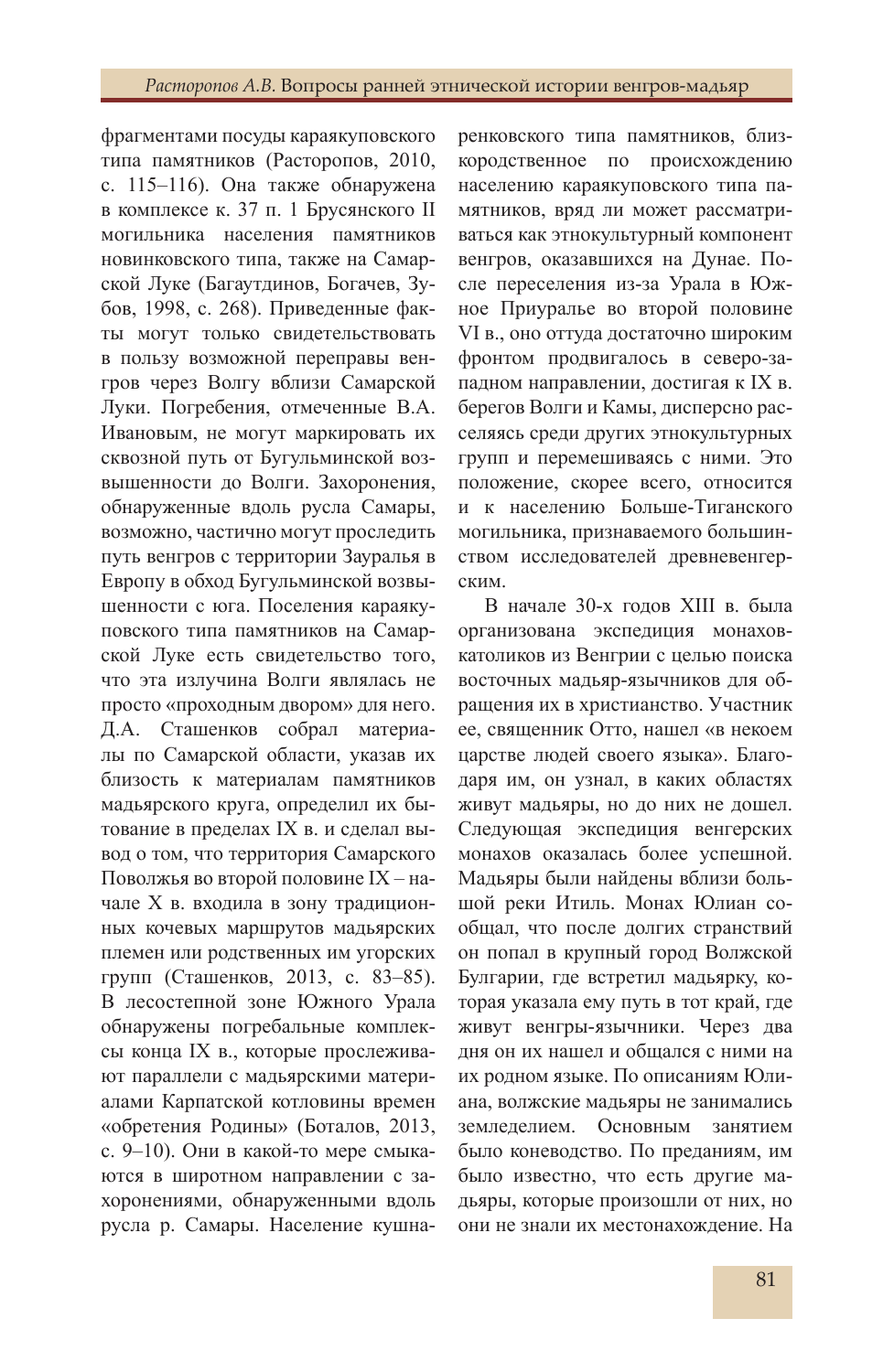этой земле мадьяр Юлиан встретил татарского посла. Татарское войско было уже рядом и готовилось к нападению на Волжскую Булгарию. Это, скорее всего, было южное «подбрюшье» Волжской Булгарии. В Венгрию из-за монгольской угрозы он был вынужден возвращаться уже не южным, а иным путем. Ему пришлось плыть 15 дней по большой мордовской реке, прежде чем попасть в русские земли (Аннинский, 1940, с. 81–82).

Несколько слов по поводу расположения местности, где монах Юлиан нашел своих сородичей. Во-первых, речь идет о большой реке, а это, скорее всего Волга. Во-вторых, венгры представлены как коневоды, и южная лесостепь Средневолжья для них более подходит, чем, например лесное Прикамье. В третьих, он мог плыть 15 дней по большой мордовской реке, возвращаясь домой только по р. Суре, плывя по ней вниз по течению до р. Оки. Это была, скорее всего, степь на границе с лесостепью у Волги. Под большим городом Волжской Булгарии, в который попал Юлиан, можно понимать Биляр. Но им может быть и другой большой город Волжской Булгарии на Самарской Луке Волги. Название его в письменных источниках не сохранилось. В археологической литературе он упоминается под названием «Муромский городок». К западу от Самарской Луки, за Приволжской возвышенностью на примерно одной широте с ней в Верхнем Посурье, располагался еще один локальный район Волжской Булгарии. Видимо, через него и возвращался Юлиан на родину. Вероятно, часть восточных мадьяр сохранилась и после монгольского нашествия.

ходят к середине XV в. Папа Пий II беседовал с человеком, который в «Азиатской Скифии», у истоков р. Танаис (Дон), нашел людей, имеющих общий язык с мадьярами. Информатор папы хотел обратить мадьяр-язычников в католическую веру, но государь Московский не позволил этого сделать (Шушарин, 1997, с. 163). В 1483 г. они упоминаются в договорной грамоте, которой обменялись между собой великие князья Московский и Рязанский. Они отмечены как дающие ясак Касимовскому царевичу. В 1539 году в копии грамоты, данной князю Кугушеву, говорится о праве их «судить и вязать». Можары упомянуты в декларации Касимовского царевича Шигалея, данной Ивану IV в 1551 г. С примерно той же территорией связан текст документа 1575 г., где говорится о татарах «из тарханов, башкирцев, можерян» (Орлов, 1992, с. 23). По законам венгерского языка, возможны превращения этнонима «мадьяр» в «можар» (Шушарин, 1997, с. 164). Эти данные свидетельствуют о тюркизации мадьярского населения в XV–XVI вв. в регионе Среднего Поочья. Оно вошло в состав формирующейся этнографической группы татар-мишарей, которым, вероятно, и передало свой этноним. «Можары» русского произношении в татарском варианте звучали как «мижгары, мишар» (Орлов, 1992, с. 22). Мадьяры были зафиксированы в составе Ногайской орды (Трофимова, 1949, с. 125). Даже в середине XIX в. в казахском племени «аргын» был род «мадьяр». В 1965 г. в Тургайской области (Северный Казахстан) обнаружена этни-

Следующие сведения о пребывании венгров в Восточной Европе вос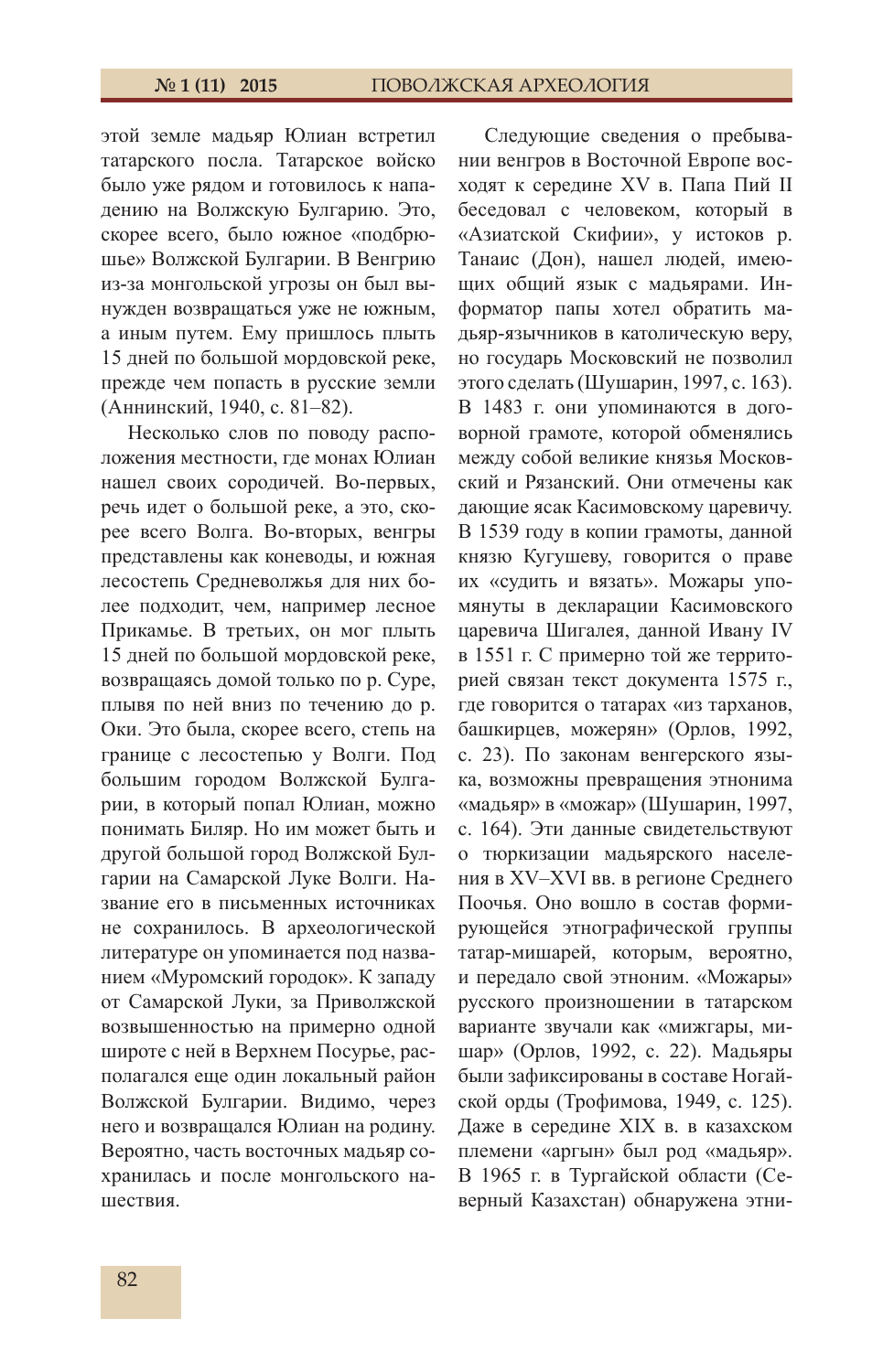ческая группа казахов численностью 900–950 человек, называвшая себя мадьярами (Шушарин, 1997, с. 166).

В связи с ранней этнической историей венгров бесспорный интерес вызывает бытование этникона «савар(т)» в разных вариантах и в разных регионах на протяжении длительного периода истории. Первоначально этникон «савыр-савир-савар(т)» принадлежал, видимо, протомадьярам – населению саргатской археологической общности. Позднее он мог переходить и на новые родоплеменные объединения, которые возникали вследствие происходивших этнополитических событий. Вероятно, значительная часть предков «мадьяр-савар(т)-савир» в составе гуннского межплеменного объединения оказалась в Приазовье («Меотиде») и Северо-Западном Прикаспии (савиры V–VII вв.). Не позднее IX в. наряду с болгарами савиры («с-в-р» арабских авторов) мигрировали в Среднее Поволжье. Смена этнонима «саварт» на «мадьяр», видимо произошла у той группы венгров, которая мигрировала на запад. Этноним «сувар» имело племенное объединение, которое участвовало в формировании населения Волжской Булгарии. Чувашские ученые связывают с ним происхождение своего народа и его самоназвание. Три четверти тюркских заимствований венгерского языка сходны с чувашским языком по фонетике. Всего мадьяры заимствовали около 300 тюркских слов, когда уже существовали в качестве отдельной языковой общности (Шушарин, 1997, с. 205). Б.А. Серебренников отмечал удивительную близость объектных спряжений мордовского и угорских языков в группе, что нельзя объяснить общими корнями раннего этногенеза.

Он пришел к выводу о проникновении на территорию расселения мордвы языка какой-то угорской группы, который оказал сильное воздействие на ее язык (Серебренников, 1984, с. 169). Им мог быть только венгерский язык. Этнокультурная история Западной Сибири зафиксировала в легендах и преданиях сибирских татар этноним «сибыр, сипыр, сабир». Это было то население, с которым столкнулись тюрки при заселении лесной зоны Тоболо-Иртышья. Известно, что последние вступили с ними в контакты и некоторые группы сибирских татар в значительной мере связаны с ними происхождением. Народ «сюпар-ёх» упоминается и в хантыйском фольклоре (Успенская, 2007, с. 117–118). Этот факт не позволяет отождествлять хантов и сибиров. В. Н. Чернецов в свое время связывал с этим населением (угры-савыры) памятники, которые оставлены носителями саргатской археологической общности. Он указывает на связь этого названия с «савартами» Константина Багрянородного. Этот этноним выступает как имя прародительницы одной из двух фратрий обских угров (хантов и манси) – «мось», а также как синоним имени манси у хантов. В эвенкийском фольклоре земля «савыр» населена конным народом (Чернецов, 1953, с. 238–240). К названию этого народа восходит и наименование «Сибирь», которое первоначально относилось только к Тоболо-Иртышскому региону. Вероятно, этноним «мадьяр» был эндоэтнонимом, т.е. самоназванием этносоциальной общности, а «савир» (савар, савыр, сибир) аллоэтнонимом – именем, которым называли мадьяр другие народы. Не исключено, что первоначально, на раннем этапе воз-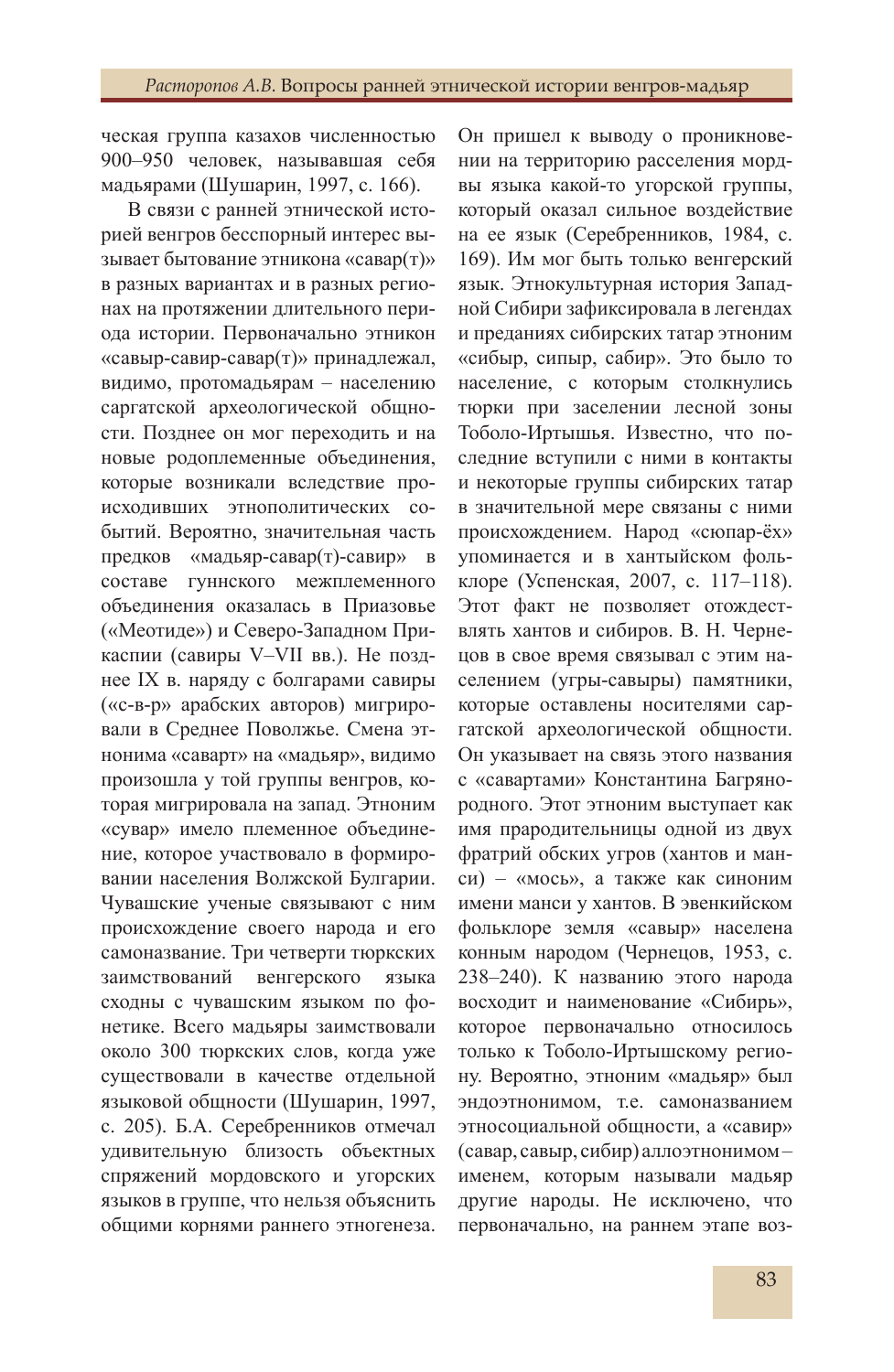#### **№ 1 (11) 2015** ПОВОЛЖСКАЯ АРХЕОЛОГИЯ

никновения мадьярской общности, он мог быть и ее самоназванием.

Из достаточно противоречивых и неясных исторических сведений о ранних венграх до периода обретения ими родины в Подунавье можно определенно сказать, что их корни находятся в лесостепи Тоболо-Иртышья. Формирование этносоциальной общности мадьяр-венгров происходило в рамках саргатской археологической общности, которая сложилась к середине I первого тысячелетия до н.э. на местной основе, но под сильным влиянием ираноязычных степных кочевников. Вероятно, ее этнонимом – са-

моназванием являлся «савир» (савыр, саварт, сибир, сибыр, сипыр). После ее распада во второй четверти I тысячелетия образуются новые близкородственные группы. Этот этноним мог переходить и на них, если во главе их вставали наследники саргатской археологической общности. Первые группы этого населения, вероятно, попали в Восточную Европу в составе гуннской орды и локализовались, скорее всего, в Волго-Донском междуречье. К IX в. этноним «савир» перестает быть у них самоназванием в связи с созданием нового этнополитического союза племен во главе с «мадьярами».

### **ЛИТЕРАТУРА**

1. *Агеева Р.А.* Страны и народы: происхождение названий. – М.: Наука,  $1990. - 255$  c.

2. *Аннинский С.А.* Известия венгерских миссионеров о татарах в Восточной Европе в XIII–XIV вв. // Исторический архив III. – М.; Л.: изд-во АН СССР, 1940. – с. 71–112

3. *Багаутдинов Р.С., Богачёв А.В., Зубов С.Э.* Праболгары на Средней Волге (у истоков истории татар Волго-Камья). – Самара: Самарский региональный фонд «Полдень XXII век», 1998. – 286 с.

4. Багрянородный Константин. Об управлении империей. – М.: Наука, 1991. – 494 с.

5. *Баскаков Н.А.* О происхождении этнонима «башкир» // Этническая ономастика. – М.: Наука, 1984. – с. 13–18.

6. *Боталов С.Г., Тидеман Е.В., Лукиных А.А., Вохменцев М.П.* Новые материалы исследований Большого Бакальского городища // Проблемы бакальской культуры: Материалы научно-практического семинара по проблемам бакальской культуры. – Челябинск: ООО «ЦИКР Рифей», 2008. – С. 6–40.

7. *Боталов С.Г.* Некоторые предварительные наблюдения по вопросам культурогенеза средневекового населения Среднего и Южного Зауралья // Культуры степей Евразии второй половины I тысячелетия н.э. Материалы к V Международной археологической конференции 25–28 ноября 2013 г. – Самара: АНО СНЦ РАН,  $2013. -c. 8-10.$ 

8. *Генинг В.Ф., Халиков А.Х.* Ранние болгары на Волге (Больше-Тарханский могильник). – М.: Наука, 1964. – 201 с.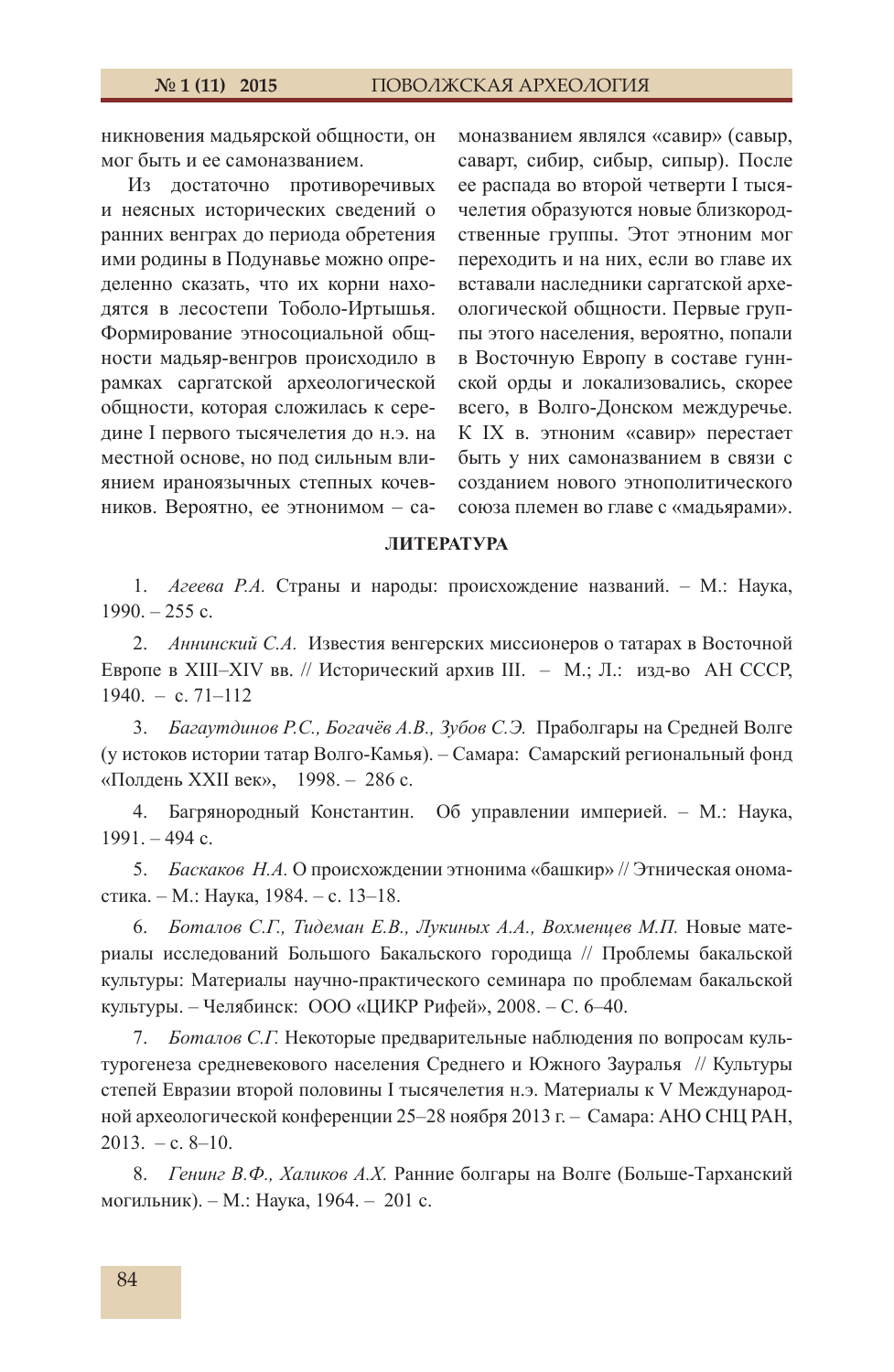9. Генинг В.Ф. Этнический субстрат в составе башкир и его происхождение // Археология и этнография Башкирии: материалы научной сессии по этногенезу башкир, май 1969 г. – Том. 4. – Уфа: Академия наук СССР, Отделение истории, Башкирский филиал; 1971. – С. 44–54.

10. *Епимахов А.В.* Радиокарбонная хронология бакальской культуры (по материалам Большого Бакальского городища и городища Усть-Утяк-1) // Проблемы бакальской культуры. – Челябинск: ООО «ЦИКР Рифей», 2008. – С. 41–44.

11. *Зах В.А.* Городище Ласточкино Гнездо 1 в Нижнем Приишимье // Вестник археологии, антропологии и этнографии. – 2009. – № 11. – Тюмень: ИПОС СО РАН. – С. 67–80.

12. *Зах В.А., Зимина О.Ю., Рябогина Н.Е.* Радиоуглеродные даты археологических и природных комплексов Тоболо-Ишимья (по материалам Тоболо-Ишимской экспедиции ИПОС СО РАН) // Вестник археологии, антропологии и этнографии. – 2011. – № 4. – Тюмень: ИПОС СО РАН. – С. 219–233.

13. *Зах В.А., Цембалюк С.И.* К вопросу о происхождении саргатской культуры в Притоболье // Вопросы истории Сибири. – Вып. 9. – Омск: ОМГПУ, 2014. – С. 89–95.

14. *Иванов В.А.* Древние угры-мадьяры в Восточной Европе. – Уфа: «Гилем», 1999. – 122 с.

15. *Корякова Л.Н.* Ранний железный век Зауралья и Западной Сибири (саргатская культура). – Свердловск: Уральский университет, 1988. – 239 с.

16. *Круглов Е.В.* Памятники авиловского типа и проблема их этнокультурной атрибутации // Вопросы этнической истории Волго-Донья в эпоху средневековья и проблема буртас. – Пенза, 1990. – С. 46–50.

17. *Круглов Е.В.* К проблеме формирования хазарской этносоциальной общности // Вопросы этнической истории Волго-Донья. – Пенза: АО «Поволжье», 1992. – С. 32–37.

18. *Кузеев Р.Г.* Об историческом соотношении территорий «Великой Венгрии» и древней Башкирии // Этнография Башкирии. – Уфа: БФАН СССР, 1976.  $- C. 5-11.$ 

19. *Лифанов Н.А.* Исследование селища Ош-Пандо-Нерь и Шелехметского II могильника в 2001–2002 г. // Краеведческие записки. – Вып. XII. – Самара: ООО «Глагол», 2005. – С. 67–75.

20. *Могильников В.А.* Об этническом составе культур Западной Сибири эпохи раннего железа // Этнокультурные процессы. – Томск: Томский государственный университет, 1983. – С. 77–90.

21. *Новосельцев А.П.* Хазарское государство и его роль в истории Восточной Европы и Кавказа. – М.: Наука, 1990. – 264 с.

22. *Орлов А.М.* Мещера, мещеряки, мишаре. – Казань: Татарское книжное издательство, 1992. – 111 с.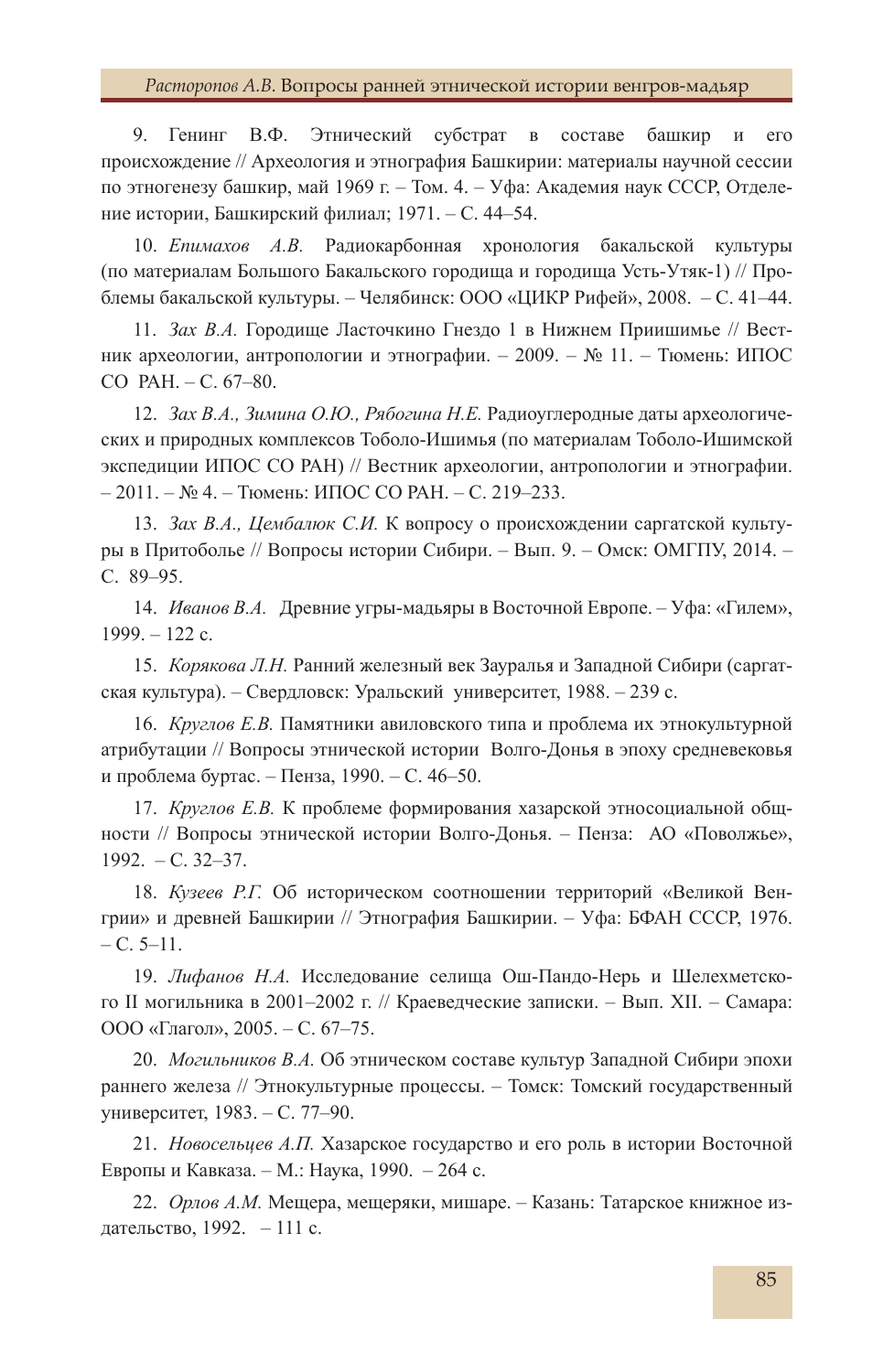23. Путешествие Ахмеда Ибн-Фадлана на р. Итиль и принятие в Булгарии ислама. Ред. Р. Абдулин. – М.: «Мифи-Сервис», 1992. – 92 с.

24. *Расторопов А.В.* Комплекс памятников эпохи раннего средневековья у села Шелехметь на территории Волжского района Самарской области // Материалы по истории и археологии России. – Т. 2. – Рязань: «Александрия», 2012. – С. 110–120.

25. *Рафикова Т.Н.* Кушнаренковские и караякуповские комплексы лесостепного Зауралья // Вопросы истории Сибири. – Вып. 9. – Омск: ОМГПУ, 2014. – С. 111–118.

26. *Серебренников Б.А.* Исторические загадки // Советское финноугроведение. – 1984. – № 3. – М.: Наука. – С. 69–72.

27. *Сташенков Д.А.* Раскопки памятников эпохи раннего средневековья на севере Самарской области // Археологические открытия 1999. – М.: Наука,  $2001, -C. 210 - 211.$ 

28. *Сташенков Д.А., Турецкий М.А.* Погребение эпохи раннего средневековья у хутора Лебяжинка (К вопросу об этнокультурной ситуации в Самарском Поволжье в IX в.) // Вопросы археологии Поволжья. – Вып. 1. – Самара: САМГПУ, 1999. – С. 289–305.

29. *Сташенков Д.А.* Население Самарского лесостепного Поволжья I– V вв. н.э. Автореф. дис… канд. ист. наук. – Казань, 2007. – 25 с.

30. *Сташенков Д.А*. Об особенностях погребального обряда населения Самаро-Симбирского Поволжья Хазарской эпохи // Культуры степей Евразии второй половины I тысячелетия н.э. Материалы к V Международной археологической конференции 25–28 ноября 2013 г. – Самара: АНО СНЦ РАН, 2013. – С. 78–91.

31. *Трофимова Т.А.* Этногенез татар Поволжья в свете данных антропологии / Труды института этнографии: Новая серия. – Т. 7. – М.; Л.: Академия Наук, 1949. – 264 с.

32. *Успенская С.С.* Этническая идентификация народа ханты в фольклоре // Вестник Томского государственного университета. – № 3 (66). Томск: Томский государственный университет, 2007. – С. 155–161.

33. *Чернецов В.Н.* Усть-Полуйское время в Приобье // Материалы и исследования по археологии СССР. – № 35. – М.: Наука, 1953. – С. 221–241.

34. *Шарафутдинова А.Г.* Включённость иранского, тюркского факторов в палеолингвистическое изучение этноязыковой ситуации Волго-Камья и прилегающих к нему территорий // Вестник Удмуртского университета. – 2005. – № 5. – Ижевск: Удмуртский государственный университет. – С. 191–198.

35. *Шушарин В.П.* Ранний этап этнической истории венгров. – М.: Наука, 1997. – 512 с.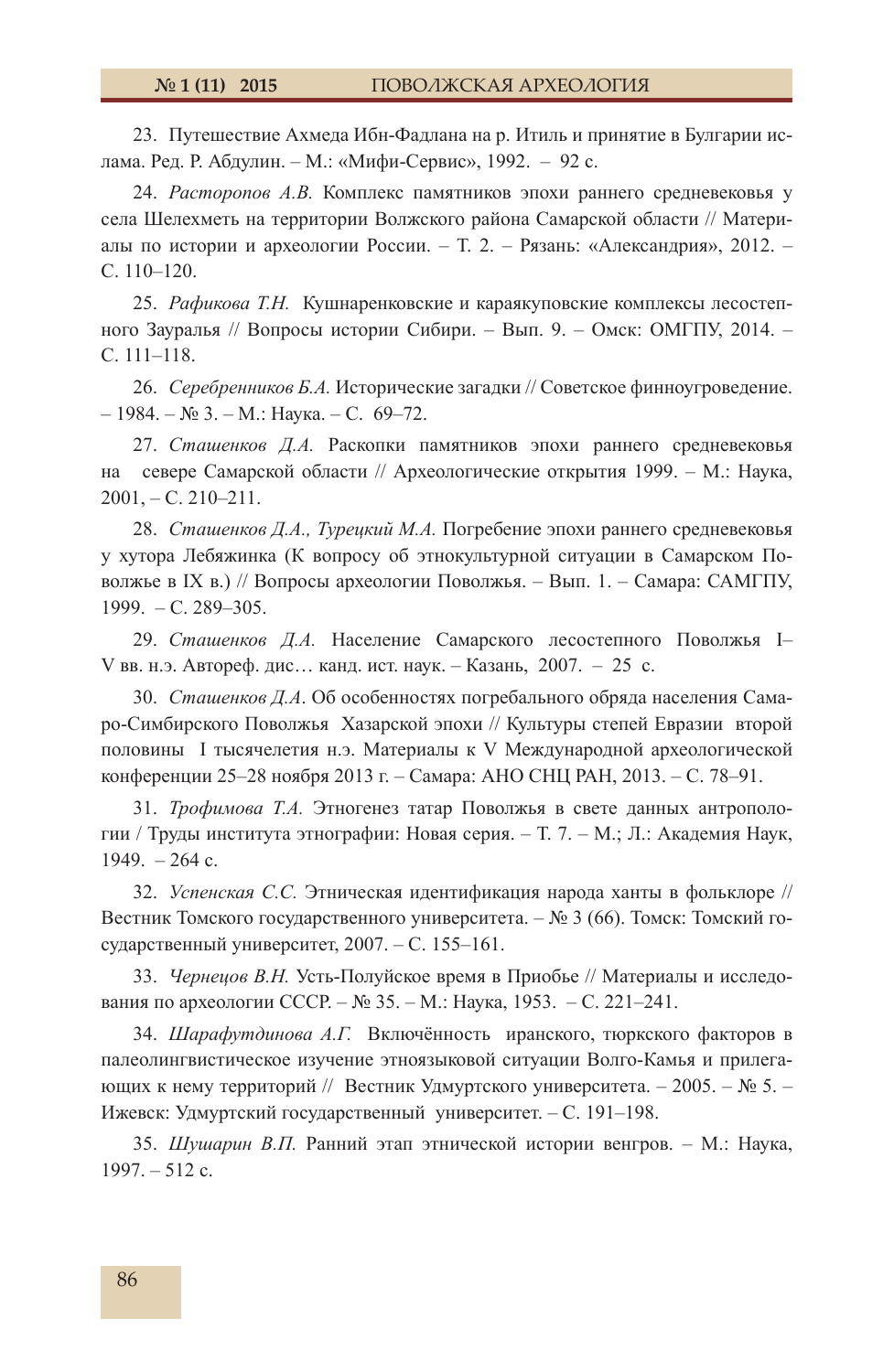#### **Информация об авторe:**

**Расторопов Александр Васильевич,** кандидат исторических наук, независимый археолог (г. Самара, Россия); rastoropov-av@mail.ru

# **ISSUES OF EARLY ETHNIC HISTORY OF THE HUNGARIANS-MAGYARS**

# **A.V. Rastoropov**

On the basis of archaeological and written sources and linguistic studies, the issues of Hungarians' early ethnic history before they found their homeland on the Danube are analyzed in the article. The ethnic core of the Magyars (proto-Magyars) was formed in the Tobol-Irtysh forest-steppe zone within the Sargat archaeological community. After the split of the latter in the  $2<sup>nd</sup>$  quarter of the 1st millennium, a part of the population migrated to the southern areas of Eastern Europe with the Hun Horde. The remaining component groups of the Sargatskaya archaeological community formed closely related ethno-cultural entities, mixing up with the forest population of the border zone. In written sources, the ancestors of Magyars are fixed as the Savirs (Savyrs, Savarts). For the first time, they are mentioned in the works by Byzantine authors after the collapse of the Hun ethno-political union in the mid- $5<sup>th</sup>$  c. The Savirs inhabited the territory of the Volga-Don interfluve and had stayed under the aegis of the Khazar Khaganate since its formation in the mid-7<sup>th</sup> c. and until the Pecheneg intrusion from the Trans-Volga steppes in the late  $9<sup>th</sup>$  c. Later, the Savirs got divided, and a part of them, led by the Magyars, resettled to the Northern Black Sea area, and soon to Pannonia. The groups of population closely related to them, who had left the Kushnarenkovo-type  $(2<sup>nd</sup>$ half of the  $6<sup>th</sup>$  c.) and the Karayakupovo-type ( $2<sup>nd</sup>$  half of the  $8<sup>th</sup>$  c) sites, moved from the trans-Urals to the Volga-Urals regions. Ultimately, they mixed up and dissolved in the alien cultural medium, as well as the related Bakalskaya culture population in southern forest steppe of the Trans-Urals

**Keywords:** archaeology, forest steppe Tobol-Irtysh area, the Sargat archaeological community, the Volga-Urals region, the Volga-Don area, Khazar Khaganate, the Savirs, the Magyars, the Huns, the ancient Turks, the Bashkirs.

## **REFERENCES**

1. Ageeva, R. A. 1990. *Strany i narody: proiskhozhdenie nazvanii (Countries and People: Origin of Names)*. Moscow: "Nauka" Publ. (in Russian).

2. Anninskii, S. A. 1940. In *Istoricheskii arkhiv (Historical Archive)* III. Moscow; Leningrad: Academy of Sciences of the USSR, 71–112 (in Russian).

3. Bagautdinov, R. S., Bogachev, A. V., Zubov, S. E. 1998. *Prabolgary na Srednei Volge (u istokov istorii tatar Volgo-Kam'ia) (Pre-Bulgars at the Middle Volga (at the Origins of the History of Volga-Kama Tatars))*. Samara: "Samarskii regional'nyi fond «Polden', XXII vek»" Publ. (in Russian).

4. Constantine Porphyrogenitus. 1991. *Ob upravlenii imperiei (De Administrando Imperio)*. Moscow: "Nauka" Publ. (in Russian).

5. Baskakov, N. A. 1984. In *Etnicheskaia onomastika (Ethnic Onomastics)*. Moscow: "Nauka" Publ., 13–18 (in Russian).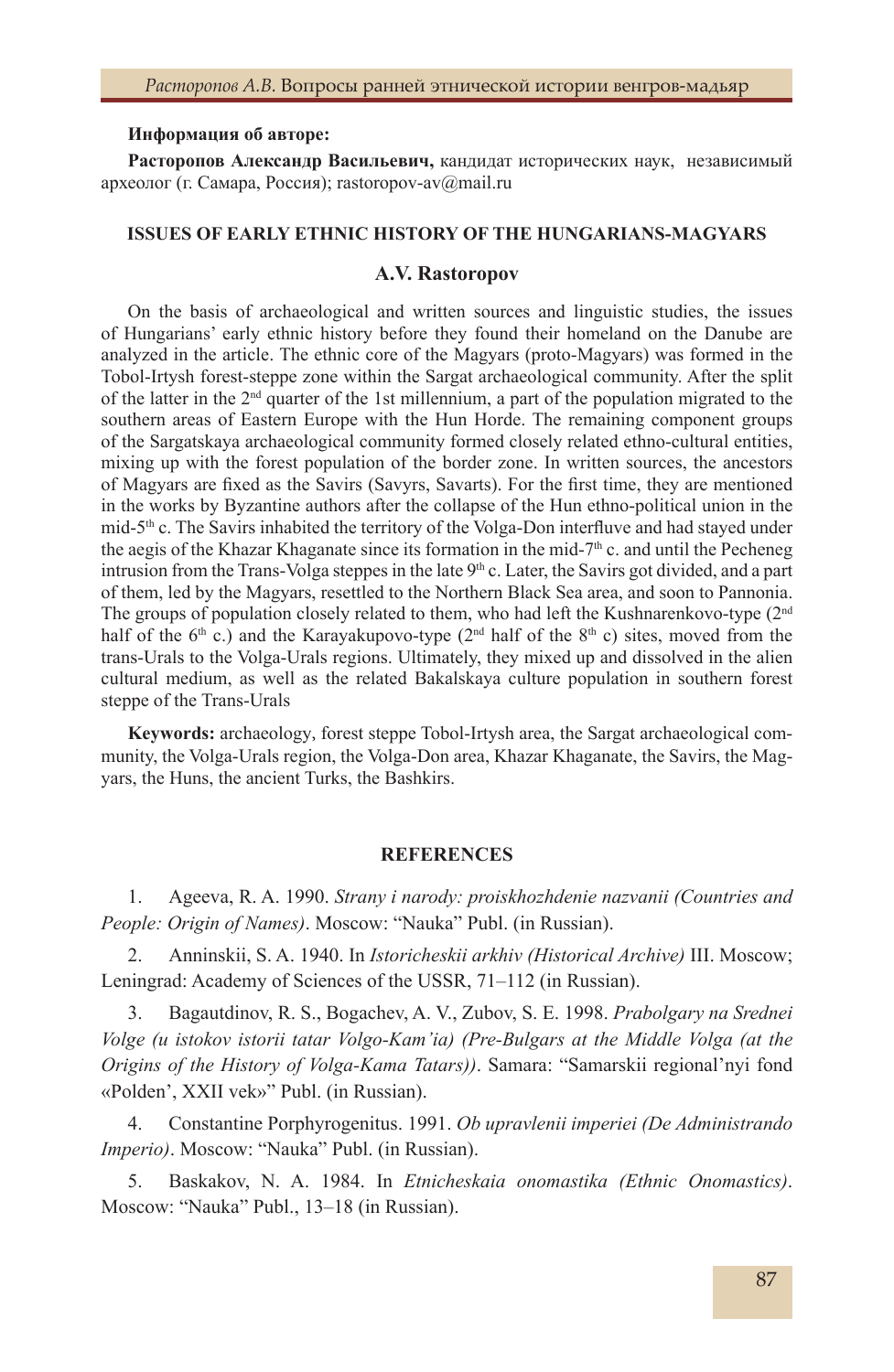6. Botalov, S. G., Tideman, E. V., Lukinykh, A. A., Vokhmentsev, M. P. 2008. In *Problemy bakal'skoi kul'tury (Issues of the Bakalskaya Culture)*. Chelyabinsk: «TsIKR Rifey» LLC. Publ., 6–40 (in Russian).

7. Botalov, S. G. 2013. In *Kul'tury stepei Evrazii vtoroi poloviny I tysiacheletiia n.e. (Steppe Cultures of Eurasia in the Second Half of the I Millennium AD)* Samara: Samara Scientific Center, Russian Academy of Sciences, 8-10 (in Russian).

8. Gening, V. F., Khalikov, A. Kh. 1964. *Rannie bolgary na Volge (Bol'she-Tarkhanskii mogil'nik) (The Early Bulgars on the Volga (the Bol'shie Tarkhany burial ground))*. Moscow: "Nauka" Publ. (in Russian).

9. Gening, V. F. 1971. In *Arkheologiia i etnografiia Bashkirii (Archaeology and Ethnography of Bashkiria)* 4. Ufa: Academy of Sciences of the USSR, Department of History, Bashkir Branch, 44–54 (in Russian).

10. Epimakhov, A. V. 2008. In *Problemy bakal'skoi kul'tury (Issues of the Bakalskaya Culture)*. Chelyabinsk: «TsIKR Rifey» LLC. Publ., 41–44 (in Russian).

11. Zakh, V. A. 2009. In *Vestnik arkheologii, antropologii i etnografi i (Bulletin of Archaeology, Anthropology and Ethnography)* (11). Tyumen: Institute for Problems Development of the North, Siberian Branch of the Russian Academy of Sciences, 67–80 (in Russian).

12. Zakh, V. A., Zimina, O. Yu., Riabogina, N. E. 2011. In *Vestnik arkheologii, antropologii i etnografi i (Bulletin of Archaeology, Anthropology and Ethnography)* (4). Tyumen: Institute for Problems Development of the North, Siberian Branch of the Russian Academy of Sciences, 219–233 (in Russian).

13. Zakh, V. A., Tsembaliuk, S. I. 2014. In *Voprosy istorii Sibiri (Issues of the History of Siberia)* 9. Omsk: Omsk State Pedagogical University, 89–95 (in Russian).

14. Ivanov, V. A. 1999. *Drevnie ugry-mad'iary v Vostochnoi Evrope (The Ancient Ugro-Magyars in Eastern Europe)*. Ufa: "Gilem" Publ. (in Russian).

15. Koriakova, L. N. 1988. *Rannii zheleznyi vek Zaural'ia i Zapadnoi Sibiri (sargatskaia kul'tura) (The Early Iron Age of Trans-Urals and Western Siberia: the Sargatskaya Culture)*. Sverdlovsk: Ural State University (in Russian).

16. Kruglov, E. V. 1990. In *Voprosy etnicheskoi istorii Volgo-Don'ia i problema burtasov (Issues of Ethnic History of the Volga-Don Region and the Burtas Problem)*. Penza, 46–50 (in Russian).

17. Kruglov, E. V. 1992. In *Voprosy etnicheskoi istorii Volgo-Don'ia (Issues of Ethnic History of the Volga-Don Region)*. Penza: "Povolzh'e" Publ., 32–37 (in Russian).

18. Kuzeev, R. G. 1976. In *Etnografiia Bashkirii (Ethnography of Bashkiria)*. Ufa: Academy of Sciences of the USSR, Bashkir Branch 5–11 (in Russian).

19. Lifanov, N. A. 2005. In *Kraevedcheskie zapiski (Notes on Local History)* XII. Samara: "Glagol" Ltd. Publ., 67–75 (in Russian).

20. Mogil'nikov, V. A. 1983. In *Etnokul'turnye protsessy (Ethno-Cultural Processes)*. Tomsk: Tomsk State University, 77–90 (in Russian).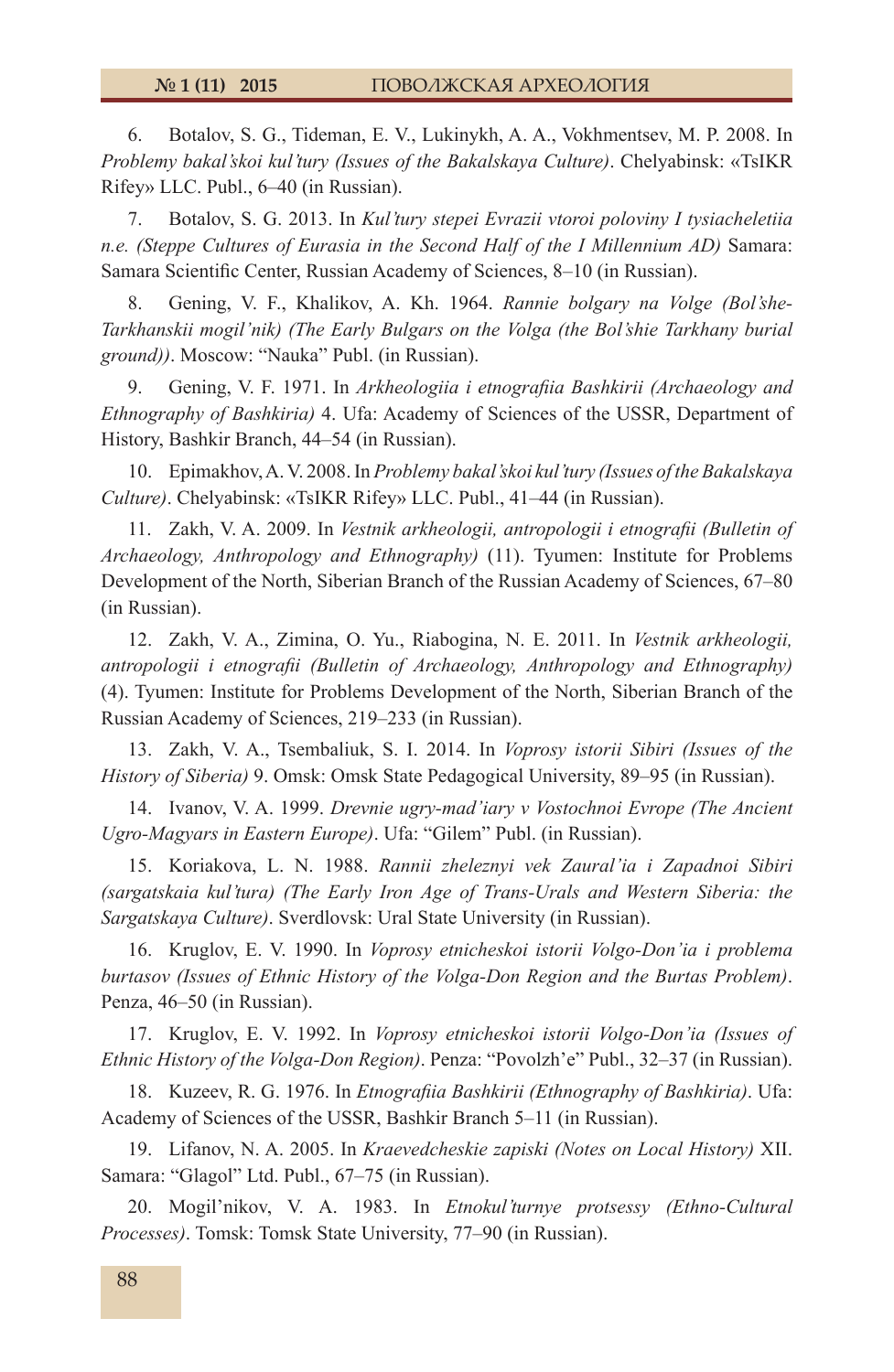21. Novosel'tsev, A. P. 1990. *Khazarskoe gosudarstvo i ego rol' v istorii Vostochnoi Evropy i Kavkaza (Khazarian State and Its Role in the History of Eastern Europe and Caucasus)*. Moscow: "Nauka" Publ. (in Russian).

22. Orlov, A. M. 1992. *Meshchera, meshcheriaki, mishare (The Meshchera, the Mashcheryaki, the Mishars)*. Kazan: "Tatarskoe knizhnoe izdatel'stvo" Publ. (in Russian).

23. Abdulin, R. (ed.). 1992. *Puteshestvie Akhmeda Ibn-Fadlana na r. Itil' i priniatie v Bulgarii islama (The Travel of Ahmad Ibn Fadlan to the Itil River and Adoption of Islam in Volga Bulgaria)*. Moscow: "Mifi -Servis" Publ. (in Russian).

24. Rastoropov, A. V. 2012. In *Materialy po istorii i arkheologii Rossii (Proceedings on History and Archaeology of Russia)* 2. Ryazan: "Aleksandriia" Publ., 110–120 (in Russian).

25. Rafi kova, T. N. 2014. In *Voprosy istorii Sibiri (Issues of History of Siberia)* 9. Omsk: Omsk State Pedagogical University, 111–118 (in Russian).

26. Serebrennikov, B. A. 1984. In *Sovetskoe finnougrovedenie (Soviet Finno-Ugric Studies)* 3. Moscow: "Nauka" Publ., 69–72 (in Russian).

27. Stashenkov, D. A. 2001. In *Arkheologicheskie otkrytiia 1999 goda (Archaeological Discoveries of 1999)*. Moscow: "Nauka" Publ., 210–211 (in Russian).

28. Stashenkov, D. A., Turetskii, M. A. 1999. In *Voprosy arkheologii Povolzh'ia (Issues on Archaeology of the Volga Region)* 1. Samara: Samara State Pedagogical University, 289–305 (in Russian).

29. Stashenkov, D. A. 2007. *Naselenie Samarskogo lesostepnogo Povolzh'ia I–V vv. n.e. (Population of the Samara Forest-steppe Volga Region in the 1st–5th Centuries A.D.)* PhD Thesis. Kazan (in Russian).

30. Stashenkov, D. A. 2013. In *Kul'tury stepei Evrazii vtoroi poloviny I tysiacheletiia n.e. (Steppe Cultures of Eurasia in the Second Half of the I Millennium AD).* Samara: Russian Academy of Sciences, Samara Scientific Center, 78–91 (in Russian).

31. Trofi mova, T. A. 1949. In *Trudy instituta etnografi i: Novaia seriia (Proceedings of the Institute for Ethnography: New Series)* 7. Moscow; Leningrad: Academy of Sciences of the USSR (in Russian).

32. Uspenskaia, S. S. 2007. In *Vestnik Tomskogo gosudarstvennogo universiteta (Bulletin of the Tomsk State University)* 66 (3). Tomsk: Tomsk State University, 155–161 (in Russian).

33. Chernetsov, V. N. 1953. In *Materialy i issledovaniia po arkheologii SSSR (Proceedings and Research on the USSR Archaeology)* 35. Moscow: "Nauka" Publ., 221–241 (in Russian).

34. Sharafutdinova, A. G. 2005. In *Vestnik Udmurtskogo universiteta (Bulletin of Udmurt University)* (5). Izhevsk: Udmurt State University, 191–198 (in Russian).